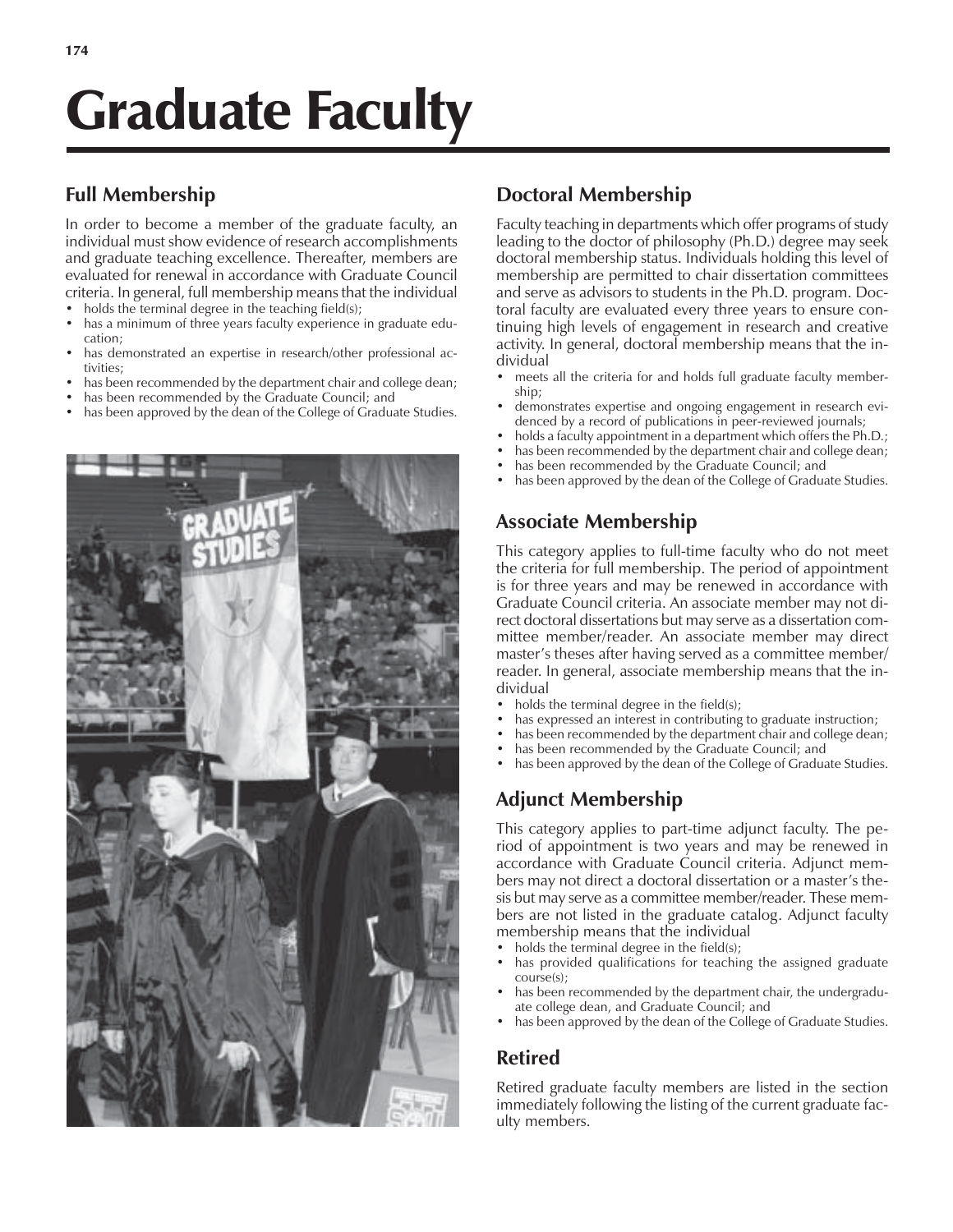**This listing reflects the Spring 2004 graduate faculty members. The date in parentheses is that of first appointment to a position at MTSU.**

#### **Adams, C. Nathan, Professor, Computer Information Systems**

B.S., 1961, Abilene Christian College; M.S.C., 1963; Ph.D., 1975, University of Alabama; C.D.P., 1977. (1975)

#### **Aday, Ronald H., Professor, Sociology and Anthropology; Director, Aging Studies**

B.S., 1966, Oklahoma State University; M.S., 1971, Tulsa University; Ph.D., 1976, Oklahoma State University. (1980)

#### **Allsbrook-Boone, Nancy, Professor, Music**

B.S., 1970, Tennessee Wesleyan College; M.S., 1975, University of Tennessee; Ed.D., 1988, University of Illinois. (1979)

#### **Amey, Foster K., Assistant Professor, Sociology and Anthropology** B.A., 1979, University of Cape Coast; M.A., 1994; Ph.D., 1997, Bowl-

ing Green State University. (1999)

#### **Anshel, Mark, Professor, Health, Physical Education, Recreation, and Safety**

B.S., 1970, Illinois State University; M.A., 1976, McGill University; Ph.D., 1979, Florida State University. (2002)

#### **Austin, M. Jill, Professor, Management and Marketing; Department Chair**

B.B.A., 1979; M.B.A., 1981, Delta State University; D.B.A., 1986, Mississippi State University. (1985)

# **Babbili, Anantha, Dean, College of Mass Communication**

B.S., 1970, Osmania University; M.S., 1976, University of Oklahoma; Ph.D., 1981, University of Iowa. (2002)

# **Badley, Linda C., Professor, English**

B.A., 1966, Oklahoma Baptist University; M.A., 1967, University of Iowa; Ph.D., 1977, University of Louisville. (1979)

# **Bailey, Frank C., Associate Professor, Biology**

B.S., 1987, Rhodes College; Ph.D., 1994, Clemson University. (1994)

#### **Balachandran, Martha E., Associate Professor, Business Education, Marketing Education, and Office Management**

B.S., 1974; M.B.E., 1983, Middle Tennessee State University; Ed.D., 1991, University of Memphis. (1999)

#### **Barnett, Claudia, Associate Professor, English**

B.A., 1988, Cornell University; M.A., 1990; Ph.D., 1994, Ohio State University. (1994)

# **Barr, Marc J., Professor, Electronic Media Communication**

B.A., 1974, State University College of New York, Oswego; M.F.A., 1978, Memphis State University. (1989)

#### **Bartley, Dianne A.R., Professor, Health, Physical Education, Recreation, and Safety; Interim Department Chair**

B.S., 1969, Howard University; M.Ed., 1970, Pennsylvania State University; Ph.D., 1983, University of Maryland. (1991)

#### **Baum, Charles L., Assistant Professor, Economics and Finance**

B.S., 1995, Wake Forrest University; Ph.D., 1999, University of North Carolina. (1999)

#### **Beard, Mala L., Associate Professor, Engineering Technology and Industrial Studies**

B.S., 1969, University of Tennessee, Knoxville; M.S., 1974, University of Oklahoma; Ph.D., 1994, Colorado State University. (1998)

#### **Beemon, F.E., Professor, History**

B.A., 1967, University of Mississippi; M.A., 1974, Mississippi College; Ph.D., 1988, University of Tennessee, Knoxville. (1989)

#### **Belsky, Janet K., Associate Professor, Psychology**

B.A., 1969, University of Pennsylvania; Ph.D., 1976, University of Chicago. (1991)

#### **Berg, Thomas R., Associate Professor, Electronic Media Communication**

B.F.A., 1970, University of South Dakota, M.S., 1974, Iowa State University; Ph.D., 1988, University of Georgia. (1991)

#### **Bernstein, Stuart E., Assistant Professor, Psychology**

B.A., 1988, University of Rochester; M.A., 1992; Ph.D., 1996, Michigan State University. (1998)

#### **Bertrand, Nancy P., Professor, Elementary and Special Education**

B.S., 1971; M.S., 1975, University of Tennessee; Ph.D., 1983, Ohio State University. (1983)

#### **Blackwell, Aleka, Assistant Professor, English**

B.S., 1989, Northwestern University; M.A., 1991, University of Illinois; Ph.D., 1998, Boston University. (2001)

#### **Blake, Kenneth, Associate Professor, Journalism**

B.A., 1988; M.A., 1990, Marshall University; Ph.D., 1997, University of North Carolina-Chapel Hill. (1996)

#### **Bloomer, Lisa A., Assistant Professor, Mathematical Sciences**

B.A., 1994, Goucher College; M.S., 1996; Ph.D., 2000, Georgia Institute of Technology. (2000)

## **Bodle, John V., Associate Professor, Journalism**

B.A., 1977, San Jose State University; M.S., 1992; Ph.D., 1993, Ohio University. (1993)

#### **Boles, Walter W., Professor, Engineering Technology and Industrial Studies; Department Chair**

B.S., 1997; M.S., 1978, Virginia Technological University-Blacksburg; Ph.D., 1990, University of Texas, Austin. (2001)

# **Bonicamp, Judith Madeline, Professor, Chemistry**

A.B., 1968, University of Chattanooga; M.S., 1972, Tennessee Technological University; Ph.D., 1977, Emory University. (1982)

#### **Bonner, Gloria L., Professor, Educational Leadership; Dean, College of Education and Behavioral Science**

B.S., 1972; M.Ed., 1974; Ed.S., 1977, Middle Tennessee State University; Ed.D., 1988, Tennessee State University. (1985)

#### **Boyer-Pennington, Michelle, Associate Professor, Psychology**

B.A., 1990, Emory University; M.S., 1992; Ph.D., 1995, University of Florida. (1995)

# **Bradley, Patricia, Assistant Professor, English**

B.A., 1974, David Lipscomb University; M.A., 1992, Austin Peay State University; Ph.D., 2000, University of Tennessee. (2001)

#### **Brantley, William, Associate Professor, English**

B.A., 1977; M.A., 1981, Georgia State University; Ph.D., 1991, University of Wisconsin, Madison. (1992)

#### **Bray, Robert, Professor, English**

B.A., 1973; M.A., 1976, University of Southwestern Louisiana; Ph.D., 1982, University of Mississippi. (1994)

#### **Breault, Kevin D., Professor, Sociology and Anthropology**

B.A., 1978, Reed College; M.A., 1983, University of Washington; Ph.D., 1986, University of Chicago. (1999)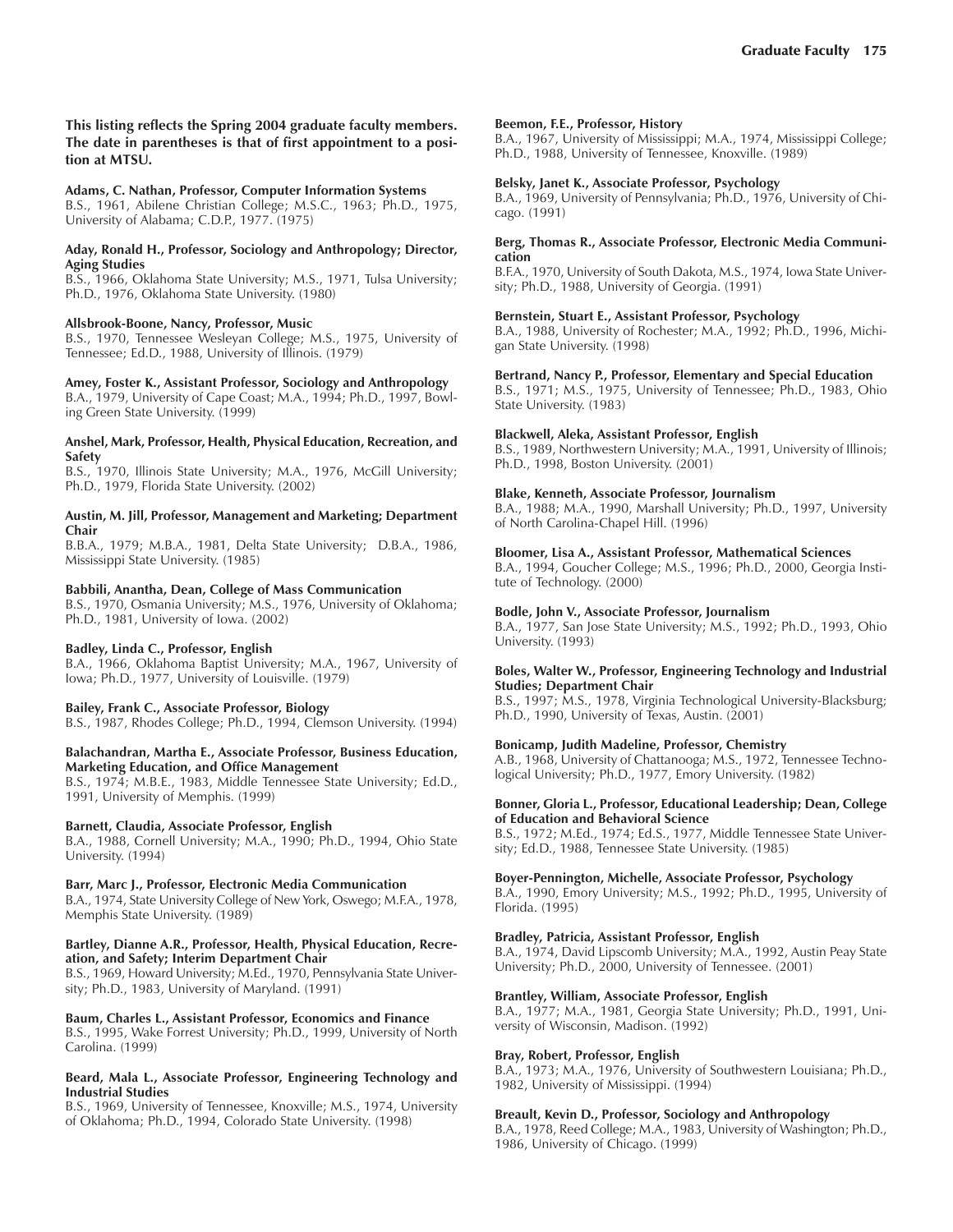# **Brewer, Gaylord, Associate Professor, English**

B.A., 1985, University of Louisville; M.A., 1988; Ph.D., 1992, Ohio State University. (1993)

# **Brinthaupt, Thomas M., Professor, Psychology**

B.S., 1980, State University of New York; M.A., 1984, St. Bonaventure University; Ph.D., 1989, University of Pittsburgh. (1990)

# **Brookshire, Jerry H., Professor, History**

B.A., 1965, University of Georgia; M.A., 1967; Ph.D., 1970, Vanderbilt University. (1972)

## **Brown, Heather J., Assistant Professor, Engineering Technology and Industrial Studies**

B.S., 1997; M.S., 1998; Ph.D., 2001, Tennessee Technological University. (2001)

# **Brown, Tammie S., Assistant Professor, Educational Leadership**

B.S., 1984; M.Ed., 1989; Ed.D., 1992, University of Southern Mississippi. (2001)

#### **Bullard, E. Dwight, Professor, Business Education, Marketing Education, and Office Management; Associate Dean, Jennings A. Jones College of Business**

B.S.E., 1964, University of Central Arkansas; M.B.E., 1965; Ed.D., 1971, University of Mississippi. (1965)

# **Bullen, Robert A., Professor, Educational Leadership**

B.S., 1962; M.A., 1963, University of Tennessee; Ed.D., 1969, University of Alabama. (1969)

# **Bullington, Kimball E., Associate Professor, Management and Marketing**

B.S., 1981, University of Oklahoma; M.S., 1989, Auburn University; Ph.D., 1996, Mississippi State University. (1998)

# **Bundage, Raphael B., Professor, Music**

B.M., 1976, Texas Christian University; M.M., 1983; D.M.A., 1985, Eastman School of Music. (1985)

# **Burden, D. Andrew, Assistant Professor, Chemistry**

B.S., 1987; M.S., 1989; Ph.D., 1993, University of Louisville. (1999)

# **Burke, Beverly G., Associate Professor, Psychology**

B.A., 1974; M.S., 1975, University of Southern Mississippi; M.S., 1981; Ph.D., 1994, Auburn University. (1991)

#### **Burriss, Kathleen Glascott, Professor, Elementary and Special Education**

B.A., 1972, State University of New York, Fredonia; M.S., 1975, State University of New York, Buffalo; Ed.D., 1992, Arizona State University. (1992)

# **Burton, E. James, Professor, Accounting; Executive Director, Jones**

**Chairs of Excellence; Dean, Jennings A. Jones College of Business** B.A., 1968, MacMurray College; M.B.A., 1969, Murray State University; C.P.A., 1975; Ph.D., 1976, University of Illinois; C.F.E., 1991. (1990)

# **Butler, Ralph M., Professor, Computer Science**

B.S., 1976, Tennessee Technological University; M.S., 1981; Ph.D., 1985, University of Missouri, Rolla. (2000)

# **Cain, Jimmie, Associate Professor, English**

B.A., 1979, Southeastern Louisiana University; M.A., 1982, University of Mississippi; Ph.D., 1996, Georgia State University. (1996)

# **Campbell, A. Ann, Professor, Elementary and Special Education**

B.S., 1969; M.S., 1970, University of Tennessee; Ed.D., 1977, Memphis State University. (1981)

# **Canak, William L., Professor, Sociology and Anthropology**

B.A., 1970, University of Wisconsin-Milwaukee; M.S., 1975; Ph.D., 1981, University of Wisconsin, Madison. (1994)

# **Cantrell, Ayne, Professor, English**

B.S., 1964, Middle Tennessee State University; M.A., 1966, Pennsylvania State University; D.A., 1976, Middle Tennessee State University. (1975)

#### **Caputo, Jennifer L., Assistant Professor, Health, Physical Education, Recreation, and Safety**

B.A., 1994, Connecticut College; M.S., 1996; Ph.D., 2000, University of North Carolina, Greensboro. (2000)

# **Casal, Elvira, Associate Professor, English**

B.A., 1976, Tulane University; M.A., 1977, University of Michigan; Ph.D., 1993, Vanderbilt University. (1996)

# **Chao, Yuan-ling, Associate Professor, History**

B.A., 1981, Hong Kong Baptist College; M.A., 1983, University of California-Santa Barbara; Ph.D., 1995, University of California-Los Angeles. (1995)

# **Chappell, Michael F., Professor, Mathematical Sciences**

B.S., 1981; M.S.T., 1983, Georgia Southern College; Ph.D., 1991, Florida State University. (2001)

# **Cheatham, Thomas J., Professor, Computer Science; Dean, College of Basic and Applied Sciences**

B.S., 1966, Campbellsville College; M.S., 1968; Ph.D., 1971, University of Kentucky. (1990)

# **Chen, Chong, Associate Professor, Engineering Technology and Industrial Studies**

B.S., 1982, Hebei Institute of Technology; M.S., 1984, Tianjin University; Ph.D., 1990, University of Kentucky. (1990)

# **Chong, Ngee Sing, Assistant Professor, Chemistry**

B.A., 1981, Hanover College; M.S., 1986, Iowa State University; Ph.D., 1991, University of Georgia. (1998)

# **Church, Curtis, K., Professor, Mathematical Sciences; Department Chair**

B.A., 1974; M.A., 1976; Ph.D., 1978, University of South Florida. (1986)

# **Clark, Carol P., Professor, Computer Information Systems**

B.S., 1983, Campbellsville College; M.S., 1985; Ph.D., 1990, Northwestern University. (1988)

# **Clark, Gale, Professor, Chemistry**

A.B., 1962, Hendrix College; Ph.D., 1968, Vanderbilt University. (1969)

# **Clark, W. Jeff, Professor, Computer Information Systems**

B.A., 1975; M.A., 1977, Scarritt College; M.B.A., 1983; Northern Illinois University; Ph.D., 1989, Northwestern University. (1988)

# **Cobb, Vincent A., Associate Professor, Biology**

B.S., 1987, University of Tennessee; M.S., 1989, University of Texas at Tyler; Ph.D., 1994, Idaho State University. (2002)

#### **Colclough, Scott H., Professor, Health, Physical Education, Recreation, and Safety**

B.S., 1971, Campbell University; M.A., 1972, East Carolina University; D.A., 1986, Middle Tennessee State University. (1998)

#### **Cole, Janice Dee, Assistant Professor, Business Education, Marketing Education, and Office Management**

B.S.B.A., 1976; M.S., 1982; Ph.D., 1996, University of Tennessee. (2001)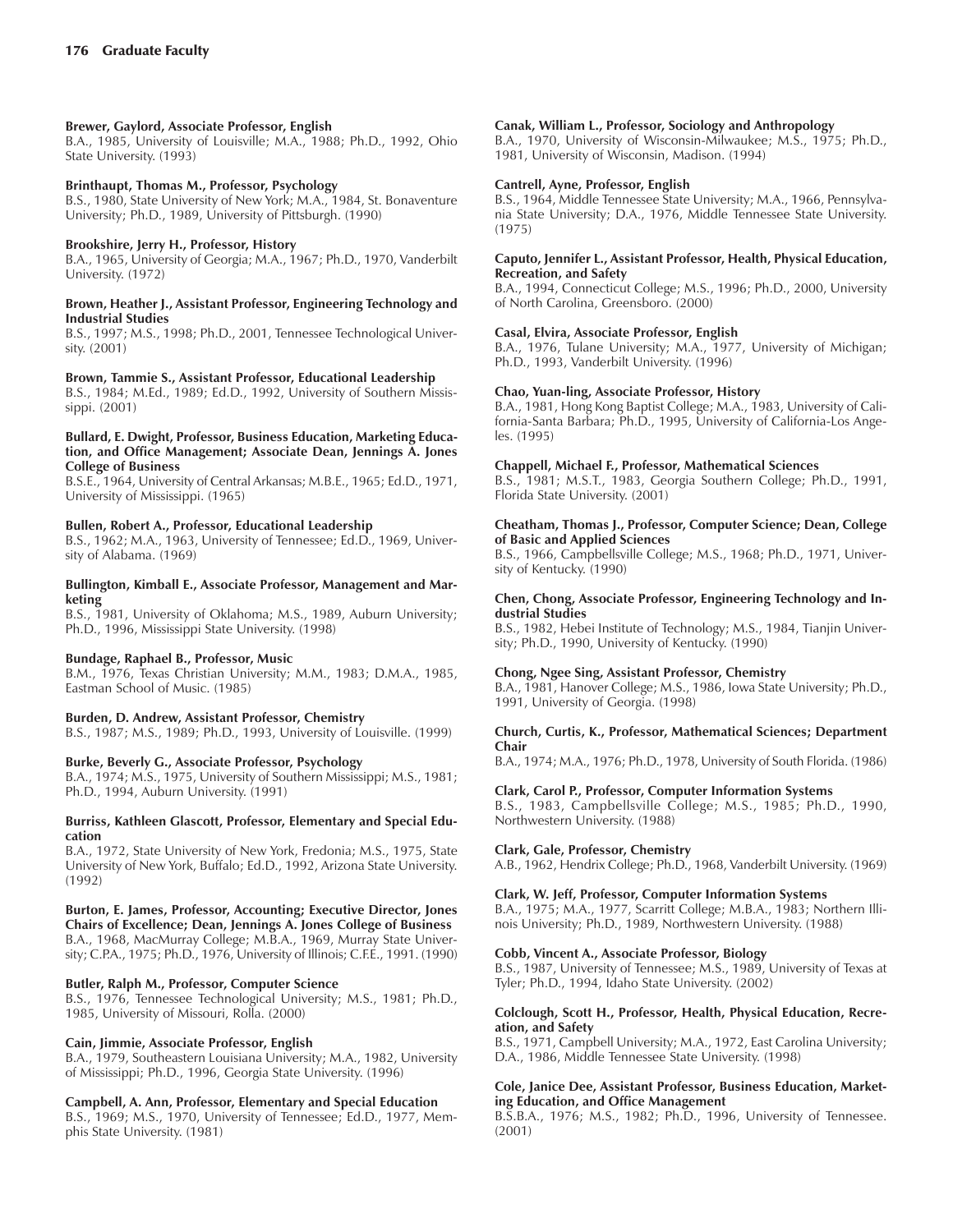# **Colson, Janet, Professor, Human Sciences**

B.S., 1976, Mississippi College; M.S., 1979, University of Southern Mississippi; Ph.D., 1990, Florida State University. (1990)

#### **Colvard, Robert G., Professor, Accounting**

B.B.A., 1959; C.P.A., 1964; M.B.A., 1968, Memphis State University; Ph.D., 1981, University of Georgia; C.F.P., 1993. (1978)

## **Compton, William C., Professor, Psychology**

B.A., 1977, Northern Illinois University; M.A., 1982, University of Nebraska, Omaha; Ph.D., 1987, George Peabody College of Vanderbilt University. (1989)

# **Conard, Rebecca A., Professor, History**

B.S., 1973, California State Polytechnic University; M.A., 1976, University of California, Los Angeles; Ph.D., 1984, University of California, Santa Barbara. (1998)

#### **Connelly, William, Professor, English; Department Chair**

A.B., 1966, University of Detroit; M.A., 1968; Ph.D., 1972, University of Oklahoma. (1970)

#### **Covington, Linda W., Professor, Nursing**

B.S., 1975; M.S.N., 1978, University of Alabama, Birmingham; Ph.D., 1996, Georgia State University. (1996)

# **Craig, Dorothy Valcarcel, Associate Professor, Educational Leadership; Associate Dean for Teacher Education, College of Education and Behavioral Science**

B.S., 1986; M.A.Ed., 1988, East Carolina University; Ed.S., 1995, Middle Tennessee State University; Ed.D., 1997, Tennessee State University, Post-Doctoral Studies in ESL, University of Memphis. (1996)

**Craig, Paul A., Associate Professor, Aerospace; Department Chair** B.S., 1979; M.Ed., 1980; Ed.S., 1995, Middle Tennessee State University; Ed.D., 1997, Tennessee State University. (1998)

#### **Crews, Nancy N., Associate Professor, Elementary and Special Education**

B.S., 1982, Tennessee State University; M.Ed., 1986; Ed.D., 1990, George Peabody College of Vanderbilt University. (1993)

# **Cripps, Alfred H., Professor, Computer Science**

B.S., 1974; M.S., 1975, Middle Tennessee State University; Ph.D., 1980, University of Tennessee. (1981)

#### **Cunningham, Peter H., Professor, Health, Physical Education, Recreation, and Safety; Interim Associate Dean, College of Graduate Studies**

B.S., 1976, Austin Peay State University; M.A., 1977, Murray State University; Re.D., 1985, Indiana University. (1991)

# **Da, Jun, Assistant Professor, Foreign Languages and Literatures**

B.S., 1985, Shanghai Jiano Tong University; M.A., 1993, Ohio University; Ph.D., 2000, University of Texas. (2000)

# **Dansby, Virginia S., Associate Professor, Psychology**

B.A., 1969, Davis and Elkins College; M.A., 1982; Ed.D., 1989, West Virginia University. (1989)

#### **Detmer, Carol M., Associate Professor, Human Sciences**

B.S., 1969, University of Wisconsin; M.A., 1981, Western Kentucky University; Ed.D., 1985, East Texas State University. (1998)

# **Detmer, Richard C., Professor, Computer Science; Department Chair**

B.S., 1966, University of Kentucky; M.A., 1970; Ph.D., 1972, University of Wisconsin, Madison. (1998)

#### **Diaz-Ortiz, Oscar A., Associate Professor, Foreign Languages and Literatures**

B.A., 1986, Universidad Incca de Colombia; M.A., 1994, Kansas State University; Ph.D., 1997, Arizona State University. (1998)

#### **DiVincenzo, John P., Associate Professor, Chemistry**

B.A., 1987; M.S., 1993; Ph.D., 1996, University of Delaware. (1996)

#### **Donovan, Ellen, Associate Professor, English**

B.A., 1978; M.A., 1980, Portland State University; Ph.D., 1988, University of Wisconsin, Madison. (1990)

#### **Donovan, Kevin, Professor, English**

B.A., 1978, Boston College; M.A., 1980; Ph.D., 1987, University of Wisconsin, Madison. (1989)

**Driscoll, Joseph A., Assistant Professor, Computer Science**

B.E., 1996; M.S., 1998; Ph.D., 2000, Vanderbilt University. (2002)

# **DuBois, John D., Professor, Biology**

B.S., 1978, Baldwin-Wallace College; M.S., 1980; Ph.D., 1983, Miami University of Ohio. (1989)

#### **Dunlap, Norma K., Associate Professor, Chemistry**

B.S., 1977, Eastern College, PA; Ph.D., 1985, University of Wyoming. (1998)

#### **Dunne, Michael F., Professor, English**

A.B., 1964, Fordham University; M.A., 1966; Ph.D., 1969, Louisiana State University. (1969)

#### **Eaker, Robert E., Professor, Educational Leadership**

B.S., 1968, University of Chattanooga; M.Ed., 1970, University of Tennessee, Chattanooga; Ed.D., 1972, University of Tennessee. (1972)

# **Eason, David L., Professor, Journalism**

B.S., 1969, Lambuth College; M.A., 1972, State University of New York, Albany; Ph.D., 1977, Southern Illinois University. (1991)

#### **Edwards, M. Jo Geren, Professor, Health, Physical Education, Recreation, and Safety; Chairholder, Adams Chair of Excellence in Health Care Services**

B.S., 1972, University of Alabama; M.Ed., 1975, Memphis State University; Ed.D., 1982, University of Florida, Gainesville. (1992)

#### **Eff, E. Anthon, Associate Professor, Economics and Finance**

B.A., 1981, University of Louisville; Ph.D., 1989, University of Texas, Austin. (1990)

#### **Eller, Jackie L., Professor, Sociology and Anthropology**

B.S., 1974, Phillips University; M.S., 1977; Ph.D., 1978, Oklahoma State University. (1985)

#### **Ellis, Cheryl Slaughter, Professor, Health, Physical Education, Recreation, and Safety**

B.S., 1974; M.S.T., 1975, Jackson State University; M.S., 1980, University of Southern Mississippi; Ph.D., 1982, University of Tennessee. (1985)

#### **Elrod-Erickson, Matthew J., Assistant Professor, Biology**

B.S., 1991, University of Texas, Austin; Ph.D., 1998, Massachusetts Institute of Technology. (2000)

# **Enderson, Mary C., Associate Professor, Mathematical Sciences**

B.S., 1985,; M.S., 1990, Old Dominion University; Ph.D., 1995, University of Georgia. (1999)

# **Ervin, M. Gore, Professor, Biology**

B.S., 1976; M.S., 1978, Middle Tennessee State University; Ph.D., 1982, Mississippi State University. (1997)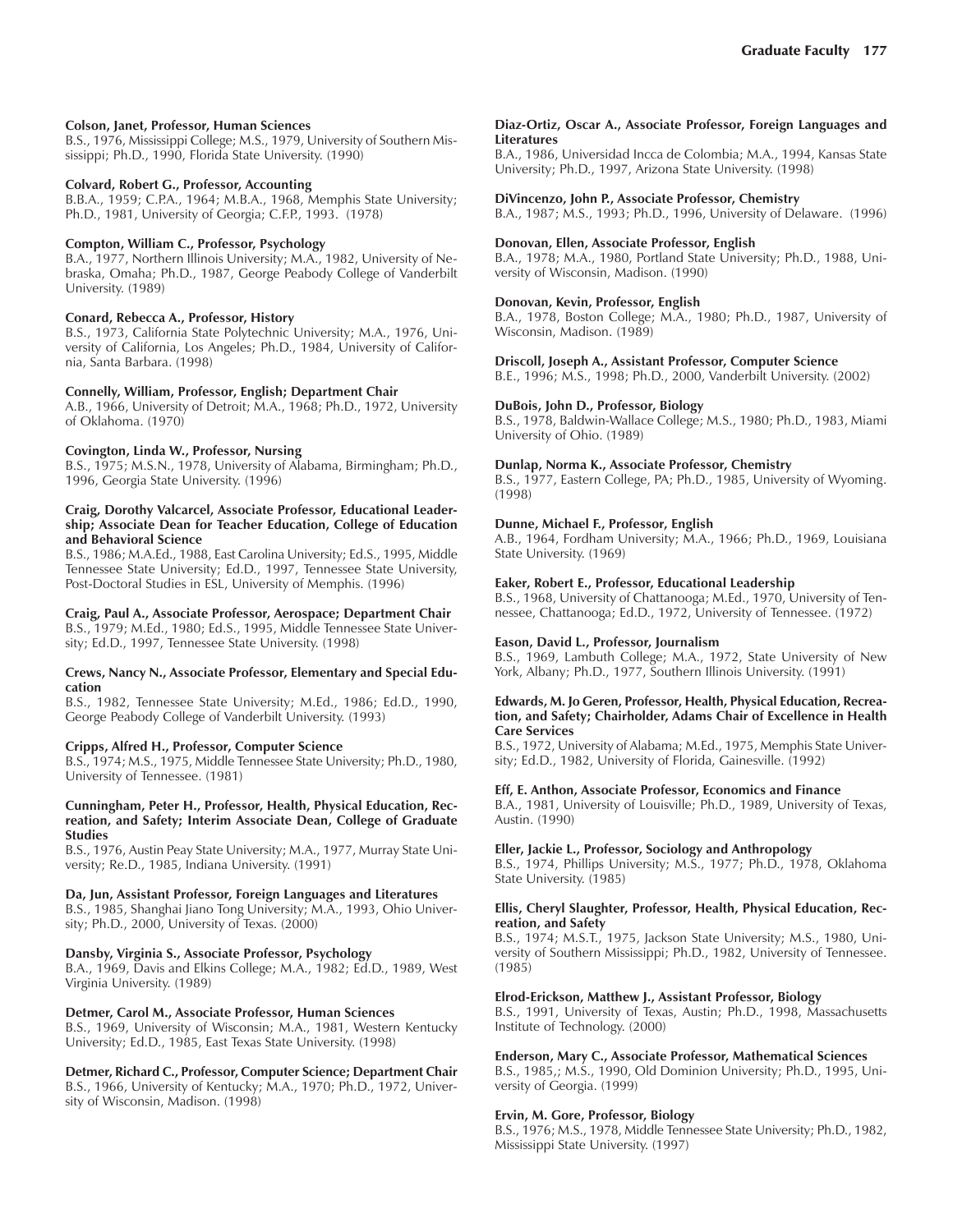#### **Farley, Richard S. Associate Professor, Health, Physical Education, Recreation, and Safety**

B.A., 1984; M.S., 1990, Western Kentucky University; Ph.D. 1998, University of Alabama. (2000)

## **Farmer, Larry E., Professor, Accounting**

B.S., 1971, University of Arkansas; M.B.A., 1972, Mississippi State University; D.B.A., 1975, Louisiana Tech University; C.P.A., 1976; C.M.A., 1982; C.I.A., 1990. (1980)

# **Farone, Anthony L., Associate Professor, Biology**

B.S., 1984, The Pennsylvania State University; M.S., 1988; Ph.D., 1992, Miami University. (1995)

#### **Fayissa, Bichaka, Professor, Economics and Finance; Director, INROADS**

B.S., 1971, Haile Selassie I University; M.S., 1976; M.A., 1981; Ph.D., 1982, University of Tennessee. (1980)

# **Ferrara, Ronald J., Professor, Aerospace**

B.A., 1968, University of Connecticut; A.S., 1978, Western Kentucky University; M.S., 1982; Ed.D., 1992, University of Kentucky. (1985)

#### **Festervand, Troy A., Professor, Management and Marketing; Associate Dean for Executive Education, Jennings A. Jones College of Business**

B.B.A., 1976; M.B.A., 1977, Stephen F. Austin State University; Ph.D., 1980, University of Arkansas. (1990)

#### **Fischer, Paul D., Associate Professor, Recording Industry**

B.S., 1979, Northwestern University; M.A., 1981; Ph.D., 1995, Bowling Green State University. (1996)

#### **Foote, David A., Assistant Professor, Management and Marketing** B.A., 1975, Roberts Wesleyan College; M.B.A., 1993; Ph.D., 1999, University of Kentucky. (1999)

#### **Ford, William F., Professor, Economics and Finance; Chairholder, Weatherford Chair of Finance**

B.A., 1961, University of Texas, Austin; M.A., 1962; Ph.D., 1966, University of Michigan. (1991)

#### **Foroudastan, Saeed, Associate Professor, Engineering Technology and Industrial Studies**

B.S., 1980; M.S., 1982; Ph.D., 1987, Tennessee Technological University. (1996)

# **Foster, Martha Assistant Professor, History**

B.A., 1967, Colorado State University; M.A., 1991, Montana State University; Ph.D., 2000, University of California-Los Angeles (2001)

# **Fowler, Stuart J., Assistant Professor, Economics and Finance**

B.A., 1992, University of Arizona; M.A., 1994; Ph.D., 1999, Southern Methodist University. (2000)

# **Friedli, Andrienne C., Associate Professor, Chemistry**

B.A., 1984, Rice University; M.S., 1986, Yale University; Ph.D., 1992, University of Texas. (1993)

# **Fromuth, Mary Ellen, Professor, Psychology**

B.A., 1976, West Chester State College; M.S., 1978; Ph.D., 1983, Auburn University. (1989)

# **Fuller, Dana K., Assistant Professor, Psychology**

B.A., 1988, Northeastern State University-Oklahoma; M.S., 1991; Ph.D., 1994, University of Oklahoma. (1994)

#### **Gambill, Stanley E., Professor, Computer Information Systems; Department Chair**

B.S., 1982; M.I.S., 1983, Arkansas State University; Ph.D. ,1992, Memphis State University. (1992)

## **Garbharran, Hari P., Professor, Geosciences**

B.A., 1976, University of Durham-Westville (South Africa); M.A., 1981, University of Natal (South Africa); Ph.D., 1989, Southern Illinois University, Carbondale. (1994)

#### **Garrison, Ellen B., Associate Professor, History**

B.A., 1965, Queens College; M.A., 1966; Ph.D., 1981, Stanford University. (2000)

#### **Gentry, William L., Professor, English**

B.A., 1961, David Lipscomb College; M.A., 1963; Ph.D., 1972, Vanderbilt University. (1968)

**Gilbert, Jacqueline, Associate Professor, Management and Marketing** B.B.A., 1983, University of Texas-Austin; M.B.A., 1991; Ph.D., 1995, University of Houston. (1996)

# **Goldberg, Nancy S., Professor, Foreign Languages and Literatures**

B.A., 1971; M.S., 1973, University of Wisconsin-Madison; M.A., 1984; Ph.D., 1987, Vanderbilt University. (1988)

# **Gower, Diane S., Associate Professor, Elementary and Special Education**

B.A., 1966; M.A., 1967, Northwestern State University; Ed.D., 1977, University of Tennessee. (1991)

# **Graddy, Duane B., Professor, Economics and Finance**

B.S., 1964; M.S., 1965, University of Tennessee; M.A., 1969; Ph.D., 1974, LeHigh University. (1972)

# **Graeff, Timothy R., Professor, Management and Marketing**

B.S., 1985; M.B.A., 1986, Florida State University; Ph.D., 1992, Pennsylvania State University. (1992)

# **Greer, Timothy H., Assistant Professor, Computer Information Systems**

B.S., 1990, Southwest Missouri State University; M.S., 1992, Murray State University; Ph.D., 1999, University of Mississippi. (1999)

# **Haas, Louis B., Associate Professor, History**

B.A., 1979, University of Southern Indiana; M.S., 1982, Ohio State University; Ph.D., 1990, University of Illinois. (2001)

# **Hague, Angela, Professor, English**

B.A., 1972, Florida State University; M.A., 1975, University of Florida; Ph.D., 1979, Florida State University; M.A., 1981, University of Sussex. (1981)

# **Hamilton, Gloria J., Professor, Psychology**

B.A., 1969; M.A., 1971, Middle Tennessee State University; Ph.D., 1985, George Peabody College of Vanderbilt University. (1991)

# **Hannah, Richard L., Professor, Economics and Finance**

B.A., 1975; M.A., 1976, Middle Tennessee State University; Ph.D., 1981, University of Utah. (1992)

# **Harmon, Susan K., Assistant Professor, Management and Marketing**

B.S., 1980; M.A., 1981; Ph.D., 1998, University of Alabama. (1998)

#### **Harrison, Joyce S., Professor, Human Sciences**

B.S., 1968, University of Tulsa; M.S., 1974; Ed.D., 1979, University of Tennessee; C.F.P., 1988. (1978)

# **Hart, James B., Associate Professor, Mathematical Sciences**

B.A., 1986, Hendrix College; M.S., 1988; Ph.D., 1991, Vanderbilt University. (1991)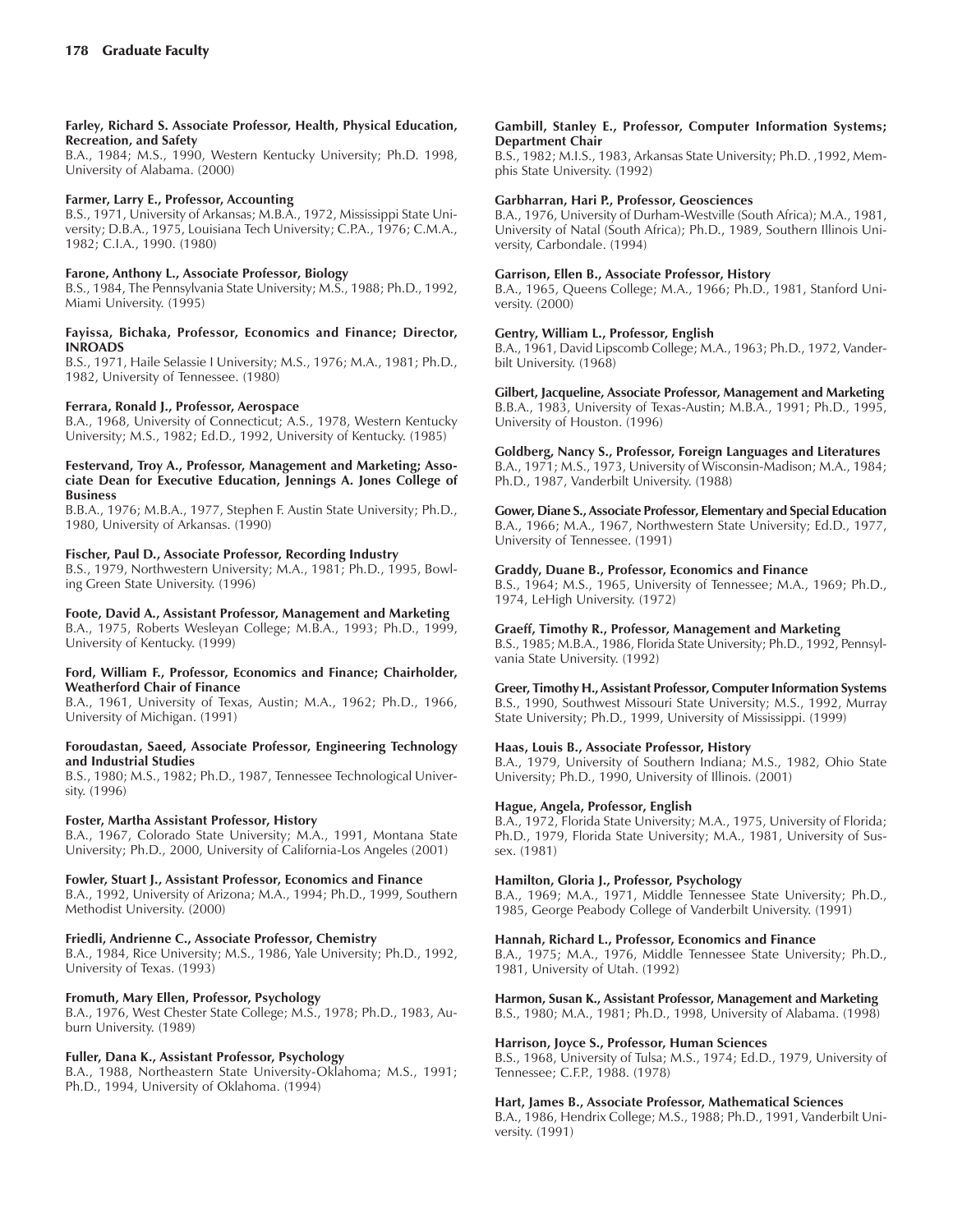#### **Hausler, Joel W., Professor, Educational Leadership**

B.S., 1976; M.Ed., 1981, University of Tennessee, Chattanooga; Ed.D., 1985, Oklahoma State University. (1981)

#### **Hawke, Nadine, Assistant Professor, Art**

B.F.A., 1989; M.E.D., 1991, University of Arkansas; Ed.D., 1998, Oklahoma State University. (2001)

#### **Hayes, Janice O., Professor, Educational Leadership**

B.S., 1963, University of Minnesota; M.Ed., 1967; D.A., 1973, Middle Tennessee State University. (1973)

# **Hein, Michael B., Associate Professor, Psychology**

B.A., 1984, University of Northern Iowa; M.S., 1989; Ph.D., 1990, Georgia Institute of Technology. (1990)

#### **Heine, Thomas, Associate Professor, Foreign Languages and Literatures**

A.A., 1975, University of California, Santa Cruz; M.A., 1978; Ph.D., 1980, University of Virginia. (2000)

# **Helford, Elyce Rae, Professor, English; Director, Womenís Studies**

B.A., 1984, Lake Forest College; Ph.D., 1992, University of Iowa. (1992)

#### **Hemmerly, Thomas E., Professor, Biology**

A.B., 1953, Trevecca College; M.A., 1955; Ed.S., 1964, George Peabody College; Ph.D., 1976, Vanderbilt University. (1964)

# **Hibbard, Allen Eugene, Professor, English**

B.A., 1978, American University; M.A., 1982; Ph.D., 1989, University of Washington. (1990)

#### **Higdon, Bella, Professor, Elementary and Special Education**

B.A., 1964, McNeese State University; M.A., 1969, University of Houston; Ed.D., 1973, McNeese State University. (1989)

# **Hill, C. Jeanne, Professor, Management and Marketing**

B.S., 1968; M.A., 1970, Northeast Louisiana State University; Ph.D., 1976, University of Alabama. (1989)

# **Hixon, Martha, Assistant Professor, English**

B.A., 1977; M.A., Northeast Louisiana University; Ph.D., 1997, University of Southwestern Louisiana. (1999)

# **Hoffschwelle, Mary S., Associate Professor, History**

B.A., 1977, Chatham College; M.A., 1980, College of William and Mary; Ph.D., 1993, Vanderbilt University. (1992)

# **Holder, Pamela G., Professor, Nursing; Interim Associate Dean for**

**Research and Outreach, College of Basic and Applied Sciences** B.S.N., 1974; M.S.N., 1979; D.S.N., 1988, University of Alabama, Birmingham. (1999)

# **Hollings, Marion, Associate Professor, English**

B.S., 1978, Tulane University; M.A., 1984, University of Montana; Ph.D., 1994, University of Arizona. (1994)

#### **Hollman, Kenneth W., Professor, Economics and Finance; Chairholder, Martin Chair of Insurance**

B.S., 1965, Middle Tennessee State University; M.B.A., 1966; Ph.D., 1970, University of Alabama; C.L.U., 1984; Ch.F.C., 1985; C.I.C., 1988. (1982)

# **Holtzclaw, Robert, Professor, English**

B.S., 1981; M.A., 1985; Ph.D., 1992, University of Tennessee, Knoxville. (1992)

# **Homaifar, Ghassem, Professor, Economics and Finance**

B.A., 1972, Tehran University (Iran); M.A., 1978, State University of New York; M.A., 1981; Ph.D., 1982, University of Alabama. (1982)

#### **Howard, James C., Associate Professor, Chemistry**

B.S., 1966, Purdue University; Ph.D., 1977, Cornell University. (1981)

#### **Howard, Larry W., Associate Professor, Management and Marketing**

B.A., 1972; M.B.A., 1988, Western Michigan University; Ph.D., 1993, University of Missouri, Columbia. (1999)

## **Howard, R. Stephen, Associate Professor, Biology**

B.S., 1985; M.S., 1987, Eastern Kentucky University; Ph.D., 1994, Indiana University. (1994)

#### **Huffman, James O., Professor, Educational Leadership; Department Chair**

B.S., 1966; M.S., 1969; Ed.D., 1972, University of Tennessee. (1974)

#### **Hughes, Cary T., Professor, Computer Information Systems**

B.S.B.A., 1971, California State University at Los Angeles; M.B.A., 1979, University of Nevada; Ph.D., 1982, Arizona State University. (1989)

#### **Hull, Geoffrey P., Professor, Recording Industry**

B.A., 1968, Georgia Institute of Technology; J.D., 1971, University of Virginia Law School; M.B.A., 1980, Middle Tennessee State University. (1977)

#### **Hunt, Robert, Professor, History**

B.A., 1974, University of Northern Colorado; M.A., 1979, University of Wyoming; Ph.D., 1988, University of Missouri, Columbia. (1989)

# **Hutchison, Thomas W., Associate Professor, Recording Industry**

B.S., 1974; M.S., 1991; Ph.D., 1995, Florida State University. (1993)

### **Ilsley, William H., Professor, Chemistry**

B.A., 1972, Millikin University; M.S., 1974, Xavier University; Ph.D., 1978, Wayne State University. (1984)

# **Jackson, Jacquelyn, Professor, English**

B.S., 1958, Tennessee State University; M.A., 1971; Ph.D., 1983, University of Kentucky. (1985)

# **Jetton, Amy E., Associate Professor, Biology**

B.S., 1983, University of Tennessee, Knoxville; Ph.D., 1991, Northwestern University. (1994)

#### **Johnson, Sandra L., Assistant Professor, Biology**

B.S., 1973, University of Pennsylvania; M.S., 1976, Teachers College, Columbia University; Ph.D., 1996, University of South Carolina. (1998)

**Johnston, Tony V., Associate Professor, Agribusiness and Agriscience** B.S., 1980; M.S., 1986; Ph.D., 1995, University of Arkansas. (1995)

# **Jones, Connie J., Professor, Elementary and Special Education; Department Chair**

B.A., 1975, Fisk University; M.A., 1979; Ed.D., 1988, Tennessee State University. (1988)

# **Jones, Steven D., Associate Professor, Psychology**

B.A., 1969, University of the South; M.A., 1973, University of Tennessee; Ph.D., 1986, University of Houston. (1993)

# **Kawahito, Kiyoshi, Professor, Economics and Finance**

B.S., 1963, Oklahoma City University; M.B.A., 1965; Ph.D., 1971, University of Maryland. (1971)

# **Kelly, David B., Associate Professor, Psychology**

B.A., 1972, Georgetown University; M.S., 1977, Oklahoma State University; Ph.D., 1984, Texas Technological University. (1985)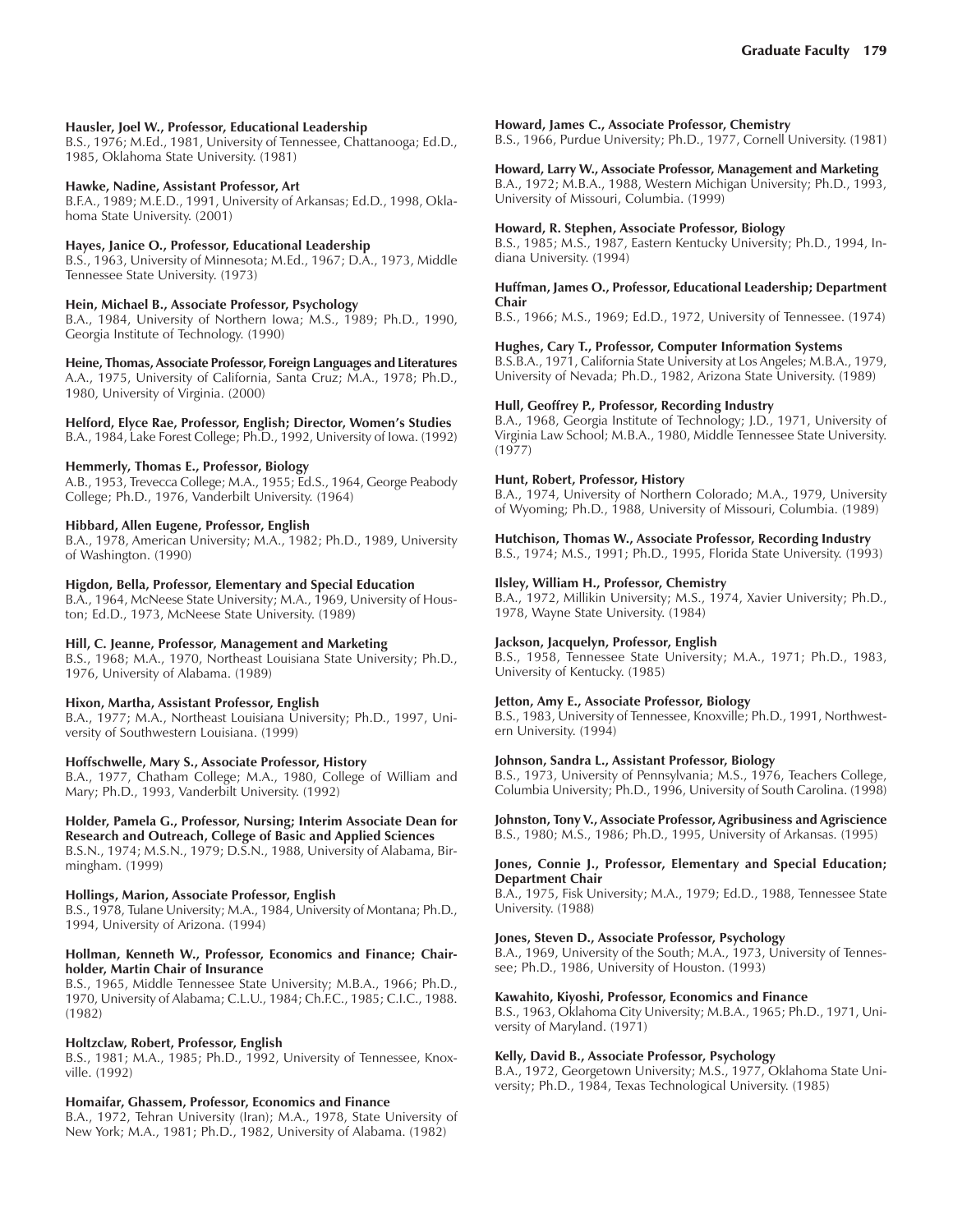# **Kendrick, Donald F., Professor, Psychology**

B.A., 1978, Eastern Washington University; M.A., 1980; Ph.D., 1982, Michigan State University. (1983)

**Kethley, R. Bryan, Associate Professor, Management and Marketing** B.S., 1981, Southern Illinois University at Carbondale; M.S., 1988,

# University of Arkansas; Ph.D., 1997, University of Mississippi. (1997) **Kick, Edward L., Professor, Sociology and Anthropology; Depart-**

# **ment Chair**

B.A., 1973, University of Wisconsin; M.A., 1976; Ph.D., 1980, Indiana University. (1999)

# **Kim, Jwa Keun, Professor, Psychology**

B.Ed., 1980; M.Ed., 1982, Kyungpook National University; Ph.D., 1989, University of Oklahoma. (1989)

# **Kimmins, Dovie L., Associate Professor, Mathematical Sciences**

B.S., 1980, David Lipscomb College; M.S., 1983, Middle Tennessee State University; Ed.D., 1994, University of Tennessee, Knoxville. (1983)

# **Kline, Paul C., Associate Professor, Chemistry**

B.S., 1979, Christian Brothers College; M.S., 1983, Georgia Institute of Technology; Ph.D., 1992, University of Notre Dame. (1994)

# **Koski, Timothy R., Associate Professor, Accounting**

B.S., 1982, Arizona State University; M.S., 1986, Southern Methodist University; C.P.A., 1989; Ph.D., 1998, University of Missouri. (2002)

# **Kostkowska, Justyna, Associate Professor, English**

M.A., 1986, University of Maria Curie-Sklodowska; Ph.D., 1995, University of Delaware. (1996)

# **Kramer, Dennis A., Assistant Professor, Psychology**

B.A., 1988, Arizona State University; M.A., 1995; Ph.D., 2000, University of South Florida. (2000)

# **Krau, Stephen D., Professor, Nursing**

A.B., 1973, LaGrange College; B.S.N., 1980, Incarnate Word College; M.A., 1975, Scarritt College for Christian Workers; Ph.D., 1995, University of Tennessee, Knoxville. (1995)

# **Krishnamani, Vatsala, Professor, Mathematical Sciences**

B.S., 1965, Madras University, India; M.S., 1976, Indian Institute of Technology, India; Ph.D., 1986, Southern Illinois University. (1986)

# **Kyle, Reuben, Professor, Economics and Finance**

B.S., 1963, Georgia Institute of Technology; M.B.A., 1967, University of Alabama; Ph.D., 1972, University of Tennessee. (1972)

# **Langston, William E., Associate Professor, Psychology**

B.A., 1989, University of Houston; Ph.D., 1994, University of Wisconsin, Madison. (1997)

# **Lavery, David, Professor, English**

B.S., 1971, Clarion University; M.A., 1973, St. Cloud University; Ph.D., 1978, University of Florida. (1993)

# **LeBlond, Jeffrey D., Assistant Professor, Biology**

B.S., 1993, University of Massachusetts, Amherst; Ph.D., 1997, University of Tennessee. (2000)

# **Lee, Jeong Hwa, Associate Professor, English**

B.A., 1979, Korea University; M.A., 1982, State University of New York, Albany; Ph.D., 1994, University of Kansas. (1994)

# **Lee, John T., Professor, Economics and Finance; Department Chair**

B.S., 1964, Tennessee Technological University; M.S., 1966, University of Tennessee; Ph.D., 1977, University of Georgia; C.F.P., 1994. (1984)

# **Lee, Jong-Sung, Associate Professor, Computer Information Systems**

B.S., 1977, Yeungnam University; M.B.A., 1983, Central Missouri State University; D.B.A., 1988, Mississippi State University. (1987)

## **Lee, Paul D., Professor, Physics and Astronomy**

B.S., 1963; M.S., 1965; Ph.D., 1968, University of Illinois. (1994)

# **Lee, Terrence A., Associate Professor, Chemistry**

B.S., 1979, Florida Institute of Technology; M.S., 1987; Ph.D., 1991, University of Akron. (1991)

# **Leone, Janice M., Professor, History**

B.A., 1971, College of St. Scholastica; B.S., 1977; M.A., 1979, Mankato State University; Ph.D., 1989, The Ohio State University. (1989)

# **Levine, William, Associate Professor, English**

B.A., 1980, State University of New York at Stony Brook; Ph.D., 1989, Indiana University. (1998)

#### **Lewis, Stephen D., Professor, Business Education, Marketing Education, and Office Management**

B.S., 1974, Tennessee Technological University; M.Ed., 1975, Memphis State University; Ph.D., 1977, University of North Dakota; C.D.P., 1987. (1977)

# **Li, Cen, Assistant Professor, Computer Science**

B.S., 1993, Middle Tennessee State University; M.S., 1995,; Ph.D., 2000, Vanderbilt University. (2000)

# **Littlepage, Glenn E., Professor, Psychology**

B.A., 1969, University of New Mexico; M.S., 1971; Ph.D., 1974, Kansas State University. (1973)

# **Luo, Rong, Assistant Professor, Mathematical Sciences**

B.S., 1996; M.S., 1998, University of Science and Technology; M.S., 2002; Ph.D., 2002, West Virginia University. (2002)

# **Lutz, Alfred, Associate Professor, English**

B.A., 1982, Tubingen University (FRG); M.A., 1987; Ph.D., 1993, University of Colorado, Boulder. (1998)

#### **MacBeth, Jon L., Professor, Health, Physical Education, Recreation, and Safety**

B.A., 1963, University of Florida; M.A., 1968; Ed.D., 1973, George Peabody College. (1973)

# **MacDougall, Preston J., Associate Professor, Chemistry**

B.S., 1983; Ph.D., 1989, McMaster University. (1994)

# **Magada-Ward, Mary, Associate Professor, Philosophy**

B.A., 1975, LeMoyne College; M.A., 1989; Ph.D., 1993, Southern Illinois University. (1993)

# **Maier, Jerry Lee, Professor, Computer Information Systems**

B.S., 1969, University of Tennessee; M.S., 1974, Colorado State University; Ph.D., 1992, Auburn University. (1992)

# **Mapp, Larry Glover, Professor, English**

A.B., 1967; M.A., 1969, University of Georgia; Ph.D., 1981, Vanderbilt University. (1969)

# **Martin, C. Brenden, Associate Professor, History**

B.A., 1989; M.A., 1991, Middle Tennessee State University; Ph.D., 1997, University of Tennessee. (2001)

# **Martin, Mary B., Professor, Mathematical Sciences**

B.S., 1979, Middle Tennessee State University; M.S., 1981; Ph.D., 1984, University of North Carolina. (1998)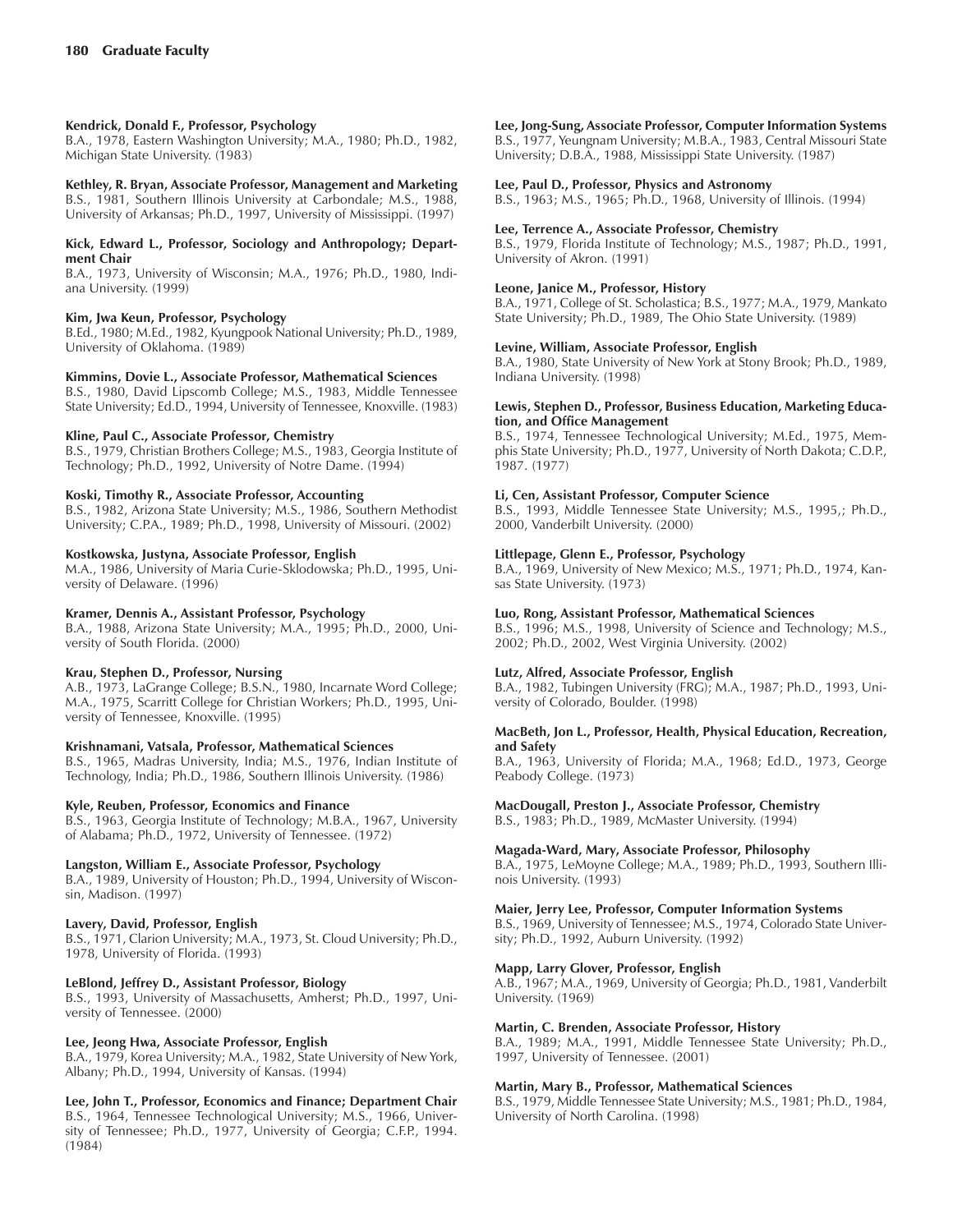#### **Mathis, Mary K., Associate Professor, Engineering Technology and Industrial Studies**

B.S.C.E., 1972, Tennessee Technological University; M.A., 1982; Ed.S., 1988, Middle Tennessee State University; Ed.D., 1993, Tennessee State University. (1990)

# **Mathis, Philip M., Professor, Biology**

B.S., 1964, Murray State College; M.S., 1967, Middle Tennessee State University; Ed.S., 1971, George Peabody College; Ed.D., 1973, University of Georgia. (1967)

#### **McBride, Ronald E., Professor, Engineering Technology and Industrial Studies**

B.S., 1968, University of Arkansas; M.S., 1973; Ed.D., 1980, East Texas State University. (1986)

#### **McCarthy, Patrick, Assistant Professor, Psychology**

B.A., 1987, Drake University; M.A., 1990, West Virginia University; Ph.D., 1996, George Mason University. (1999)

#### **McCash, June H., Professor, Foreign Languages and Literatures**

A.B., 1960, Agnes Scott College; M.A., 1963; Ph.D., 1967, Emory University. (1967)

#### **McClellan, Powell, Professor, Health, Physical Education, Recreation, and Safety**

B.S., 1962, Arkansas Polytechnic College; M.Ed., 1966; Ed.D., 1969, University of Arkansas. (1970)

# **McCluskey, Peter, Assistant Professor, English**

B.A., 1987, Hendrix College; M.A., 1988, Indiana University; Ph.D., 1998, University of Arkansas. (1999)

**McDaniel, John N., Professor, English; Dean, College of Liberal Arts** A.B., 1963, Hampden-Sydney College; M.A.T., 1964, Johns Hopkins University; Ph.D., 1972, Florida State University. (1970)

#### **McGhee, Charles R., Professor, Biology**

B.S., 1962; M.S., 1963, Middle Tennessee State University; Ph.D., 1970, Virginia Polytechnic Institute. (1969)

#### **McGrew, Linda G., Associate Professor, Business Education, Marketing Education, and Office Management; Department Chair**

B.S., 1971; M.B.E., 1975, Middle Tennessee State University; C.P.S., 1984; Ed.D., 1987, Vanderbilt University. (1979)

# **McNaughton, Janet P., Professor, Human Sciences**

B.S., 1973, Mississippi College; M.S., 1974; Ph.D., 1976, Mississippi State University. (1993)

#### **McWatters, D. Lorne, Associate Professor, History**

B.A., 1969, Simon Fraser College; M.A., 1972, University of Calgary; Ph.D., 1979, University of Florida. (1993)

#### **Means, H. Willis II, Associate Professor, Elementary and Special Education**

B.A., 1969, David Lipscomb College; M.Ed., 1979, University of Cincinnati; M.S., 1986, University of Evansville; Ed.D., 1997, Texas Technological University. (1996)

# **Melnikov, Yuri A., Professor, Mathematical Sciences**

M.S., 1964; Ph.D., 1971, Dnepropetrovsk State University; D.Sc., 1983, Moscow Institute of Civil Engineering. (1992)

#### **Messier, Ronald, Professor, History**

B.A., 1966, University of Rhode Island; M.A., 1968; Ph.D., 1972, University of Michigan. (1972)

**Miller, Alexis, Assistant Professor, Criminal Justice Administration** B.S., 1993; M.S., 1996; Ph.D., 1999, University of Louisville. (2000)

#### **Miller, Brian T., Professor, Biology**

B.S., 1980; M.A., 1983, University of Missouri; Ph.D., 1989, Washington State University. (1989)

#### **Miller, L. Diane, Professor, Mathematical Sciences; Interim Vice Provost for Academic Affairs**

B.S., 1973, University of Tennessee; M.S., 1977, Memphis State University; Ph.D., 1986, University of Missouri. (1993)

#### **Mistron, Deborah, Professor, Foreign Languages and Literatures; Department Chair**

B.A., 1972, State University of New York; M.A., 1975, Purdue University; Ph.D., 1981, Indiana University. (2000)

#### **Moffett, Richard G., Assistant Professor, Psychology**

B.A., 1977, University of South Florida; M.S., 1979, Valdosta State College; Ph.D., 1996, Auburn University. (1991)

#### **Montgomery, John Paul, Professor, English; Dean, University Honors College**

B.S., 1965, Middle Tennessee State University; M.A., 1966, George Peabody College; Ph.D., 1972, Ohio University. (1972)

#### **Moore, Raholanda White, Associate Professor, Business Education, Marketing Education, and Office Management**

B.S., 1980, Lambuth University; M.S., 1984, University of Memphis; Ph.D., 1990, University of Missouri, Columbia. (1990)

#### **Morris, Richard E., Associate Professor, Foreign Languages and Literatures**

B.A., 1990, Cornell College; M.A., 1992, Ph.D., 1998, Ohio State University. (1998)

# **Morris, Steven A., Assistant Professor, Computer Information Systems** B.A., 1989; Ph.D., 1999, Auburn University. (1999)

# **Moseley, Aubrey H., Professor, Educational Leadership**

B.S., 1957, Troy State College; M.A., 1964; Ed.D., 1966, University of Alabama. (1966)

#### **Moser, H. Ronald, Professor, Management and Marketing**

B.S., 1962, Tennessee Technological University; M.B.A., 1971, Middle Tennessee State University; Ed.D., 1981, University of Tennessee. (1982)

**Mpoyi, Richard T., Assistant Professor, Management and Marketing**

B.A., 1981, University of Kinshosa, Congo; M.B.A., 1991, Western Illinois University; D.B.A., 1997, Southern Illinois University. (1998)

# **Mullane, John, Assistant Professor, Management and Marketing**

B.S., 1983, Wayne State College; Ph.D., 1995, Arizona State University. (1996)

#### **Mullen, Dennis Michael, Professor, Biology**

B.S., 1982, Oregon State University; M.S., 1985, University of Maine; Ph.D., 1991, Michigan State University. (1991)

#### **Murtaza, Mirza B., Assistant Professor, Computer Information Systems**

B.S., 1981; LL.B., 1984, Lucknow University; M.B.A., 1989, California State University. (2000)

#### **Musicant, Alan D., Assistant Professor, Psychology**

B.A., 1972; M.A., 1978, California State University; Ph.D., 1982, University of Chicago. (1992)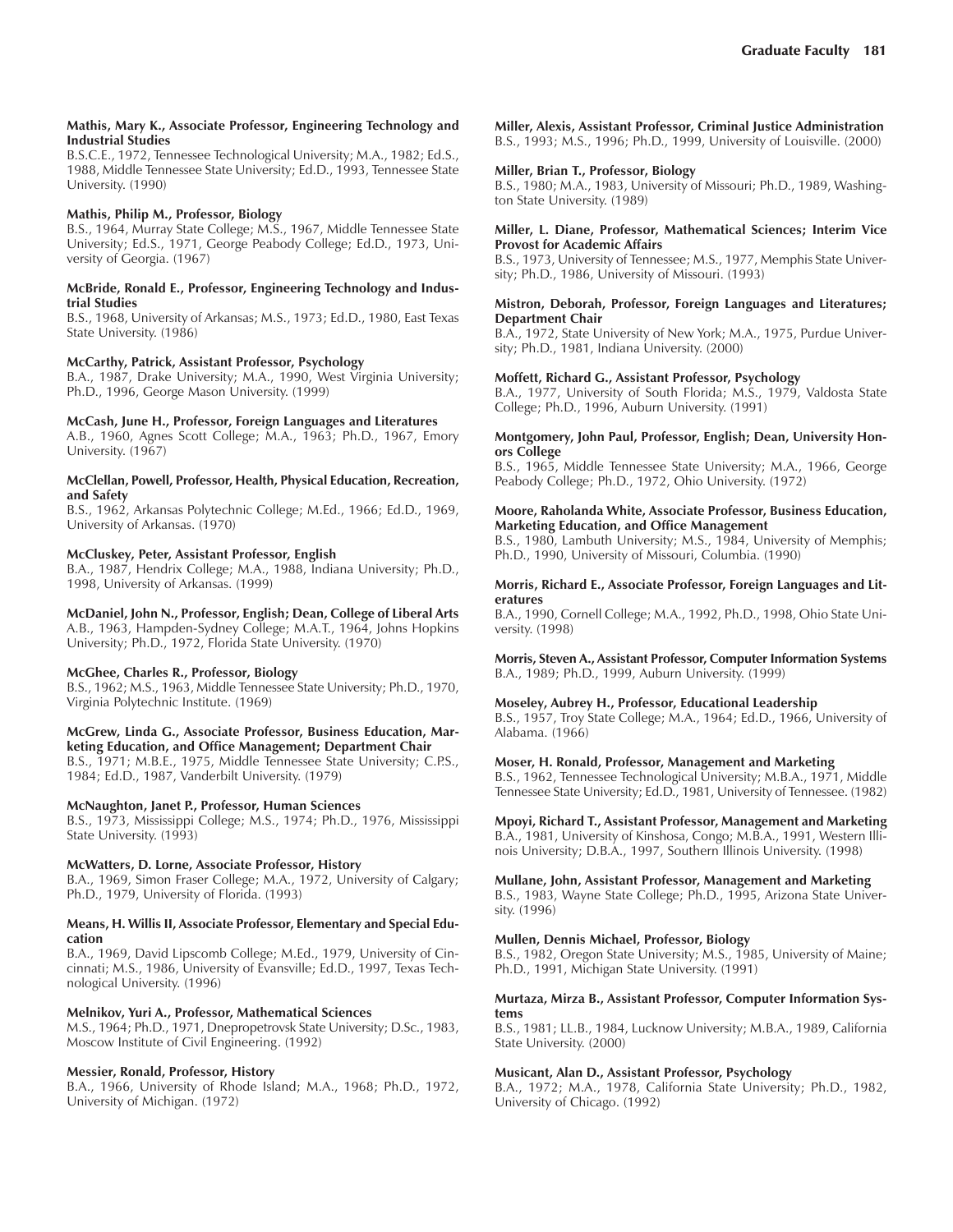## **Myers-Shirk, Susan E., Associate Professor, History**

B.A., 1980, Messiah College; M.A., 1988; Ph.D., 1994, Pennsylvania State University. (1994)

#### **Naqvi, Nadeem, Professor, Economics and Finance**

B.A., 1977, University of Delhi; M.A., 1983; Ph.D., 1984, Southern Methodist University. (2002)

#### **Neal, Sandra, Associate Professor, Health, Physical Education, Recreation, and Safety**

B.S., 1976; M.Ed., 1977, Middle Tennessee State University; Ed.D., 1992, University of Tennessee, Knoxville. (1978)

#### **Nelson, Lynn A., Associate Professor, History**

B.A., 1989, University of Chicago; M.A., 1991, University of Kansas; Ph.D., 1998, College of William and Mary. (1999)

#### **Neth, Michael James, Professor, English**

B.A., 1980, Wichita State University; M.A., 1981; Ph.D., 1990, Columbia University. (1990)

#### **Newman, Deborah W., Associate Professor, Criminal Justice Administration; Interim Department Chair**

B.S., 1973, University of North Alabama; M.S., 1977; Ed.D., 1982, Mississippi State University; J.D., 1985, University of Alabama School of Law. (1990)

#### **Newsome, Anthony L., Professor, Biology**

B.S., 1973; M.S., 1977, Eastern Kentucky University; Ph.D., 1982, Memphis State University. (1993)

#### **Nichols, Mary Lynn, Professor, Electronic Media Communication**

B.S., 1982, Clarion State College; M.S., 1983, Clarion University of Pennsylvania; Ph.D., 1994, University of North Carolina, Chapel Hill. (1992)

#### **Nies, Carol Reiner, Assistant Professor, Music**

B.M, 1979, University of Miami; M.M., 1981, Yale University; D.M.A., 2001, University of Cincinnati. (2001)

#### **Nogueira, Soraya, Assistant Professor, Foreign Languages and Literatures**

B.A., 1983, Catholic University of Mina Gerais, Brazil; B.A., 1986, Federal University of Goias, Brazil; Ph.D., 1999, Vanderbilt University. (1999)

#### **OíHara-Murdock, Peggy, Professor, Health, Physical Education, Recreation, and Safety**

B.S., 1964, Miami University; M.Ed., 1965; Ph.D., 1981, University of Pittsburgh. (1998)

#### **OíLeary, Patricia Ann, Associate Professor, Nursing**

R.N., 1973, Mercy Hospital School of Nursing; B.S.N., 1978, West Liberty State College; M.S.N., 1980, Vanderbilt University; D.S.N., 1990, University of Alabama, Birmingham. (1990)

# **Ooi, Beng Guat, Assistant Professor, Chemistry**

B.S., 1982; Ph.D., 1986, Monash University, Australia. (1999)

# **Osterfield, Paul D., Assistant Professor, Music**

B.M., 1994, Cleveland Institute of Music; M.M., 1996, Indiana University; D.M.A., 2001, Cornell University. (2001)

#### **Owens, Rosemary Wade, Dean, Division of Continuing Studies and Public Service; Director, Summer Sessions; Director, Night School** B.S., 1973; M.Ed., 1975; Ed.S., 1979, Middle Tennessee State University; Ed.D., 1983, Tennessee State University. (1984)

#### **Parsons, Lynn C., Professor, Nursing; Interim Director**

B.S.N., 1979; M.S.N., 1987, Northern Michigan University; D.S.N., 1995, University of Alabama, Birmingham. (1995)

# **Patten, Kathryn B., Associate Professor, Educational Leadership**

B.A., 1970, University of Michigan, Ann Arbor; M.S., 1983, Long Island University, C.W. Post Campus. (1999)

#### **Patterson, Dwight J., Associate Professor, Chemistry**

B.S., 1973, Western Kentucky University; M.S.E., 1983; Ph.D., 1985, Case Western Reserve University. (1996)

# **Patterson, Patricia M., Associate Professor, Chemistry**

B.S., 1975, Virginia State University; M.S., 1982; Ph.D., 1985, Case Western Reserve University. (1994)

#### **Pennington, John, Assistant Professor, Psychology**

B.S., 1989, University of Michigan; M.S., 1991; Ph.D., 1994, University of Florida. (1996)

#### **Perkins, Jerry, Professor, Music**

B.M., 1963; M.M., 1964, University of Cincinnati; D.M.A., 1969, Boston University. (1969)

#### **Perry, Tara L., Assistant Professor, Health, Physical Education, Recreation, and Safety**

B.S., 1987; M.S., 1990, Georgia Southern University; Ph.D., 1994, Pennsylvania State University. (2000)

#### **Pettey, Chrisila C., Associate Professor, Computer Science**

B.S., 1978, David Lipscomb University; M.S., 1981, Middle Tennessee State University; Ph.D., 1990, Vanderbilt University. (1992)

#### **Peyton, Marvin L., Professor, Educational Leadership**

B.A., 1971; M.S., 1974, Marshall University; Ed.D., 1989, University of Tennessee. (1990)

#### **Phelps, Amy J., Professor, Chemistry**

B.S., 1984, Berry College; M.S., 1988, Ph.D., 1990, Purdue University. (2001)

# **Phillips, Melodie R., Assistant Professor, Management and Marketing**

B.A., 1984, University of South Florida; M.B.A., 1985, University of Miami; Ph.D., 1993, Louisiana State University. (1994)

#### **Phillips, Philip, Assistant Professor, English**

B.A., 1990, Belmont University; M.A., 1992; Ph.D., 1996, Vanderbilt University. (2000)

#### **Piekarski, James L., Associate Professor, Recording Industry**

B.F.A., 1989, University of Wisconsin, Milwaukee; M.M., 1991; D.M.A., 1994, University of North Texas. (1994)

#### **Powell, Dennis D., Professor, Criminal Justice Administration**

B.S., 1973, Indiana University; M.S., 1978, Southern Illinois University; Ph.D., 1979, Michigan State University. (1980)

# **Powell, Jeffrey O., Associate Professor, Mathematical Sciences**

B.A., 1977; M.S., 1987; Ph.D., 1991, Wichita State University. (1995)

#### **Prevost, Suzanne S., Professor, Nursing; Chairholder, National Health Care Chair of Excellence**

B.S.N., 1982, Villa Maria College; M.S.N., 1986, Medical University of South Carolina; Ph.D., 1992, Texas Women's University. (1998)

#### **Pruitt, Lisa J., Assistant Professor, History; Director, Gore Research Center**

B.A., 1986, University of Texas, Dallas; M.L.S., 1988; M.A., 1988, University of Maryland; Ph.D., 1998, Vanderbilt University. (1999)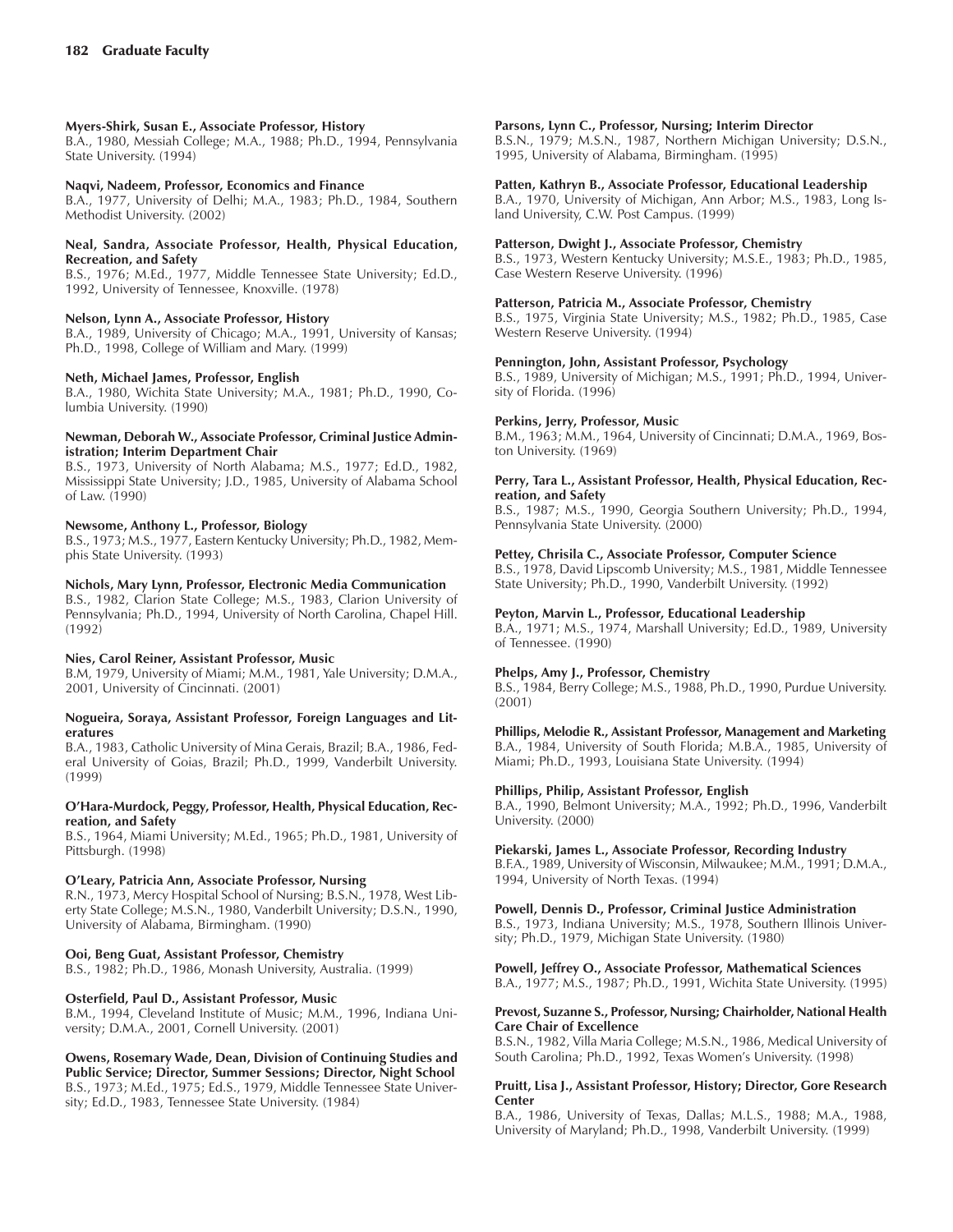# **Quarles, Jan P., Professor, Electronic Media Communication**

B.A., 1972; Ph.D., 1986, University of Tennessee, Knoxville. (1994)

## **Quarto, Christopher J., Assistant Professor, Psychology**

B.S., 1983; M.A., 1984; Central Michigan University; Ph.D., 1992, University of Illinois at Urbana-Champaign. (1997)

#### **Redditt, Richard S., Professor, Engineering Technology and Industrial Studies**

B.S.I.T., 1965; M.S.I.T., 1966, Northwest Louisiana State University; Ed.D., 1973, University of Tennessee. (1986)

# **Renn, Walter F., Professor, History**

B.S., 1958, University of Miami; M.A., 1967; Ph.D., 1970, Florida State University. (1992)

# **Richey, Linda H., Associate Professor, Human Sciences**

B.S., 1968;, Ph.D., 1992, University of Tennessee. (1992)

**Ricketts, Samuel Clifton, Professor, Agribusiness and Agriscience** B.S., 1970; M.S., 1973, University of Tennessee; Ph.D., 1982, Ohio State University. (1976)

# **Ring, Tracey R., Professor, Elementary and Special Education**

B.S., 1984; M.A., 1985, Middle Tennessee State University; Ed.D., 1992, Mississippi State University. (1992)

#### **Rogers, Robert D., Associate Professor, Criminal Justice Administration**

B.A., 1972, University of Kentucky; M.A., 1975, University of Tennessee; M.S., 1978, Eastern Kentucky University; M.A., 1981; Ph.D., 1985, State University of New York, Albany. (1993)

## **Rosing, Wayne C., Professor, Biology**

B.S., 1969, University of Wisconsin; Ph.D., 1975, University of Texas. (1980)

#### **Rowe, David L., Professor, History**

B.A., 1969, Ithaca College; M.A., 1972; Ph.D., 1974, University of Virginia. (1981)

# **Rowell, Ginger H., Associate Professor, Mathematical Sciences**

B.S., 1987, Birmingham-Southern College; M.A., 1991; Ph.D., 1995, University of Alabama. (2000)

# **Roy, Donald P., Assistant Professor, Management and Marketing**

B.B.A., 1985, Mississippi State University; M.B.A., 1995, Mississippi College; Ph.D., 2000, University of Memphis. (2000)

# **Royal, Katherine Elaine, Professor, Psychology**

B.A., 1967; M.S., 1969; Ph.D., 1971, Purdue University. (1978)

# **Rupprecht, Nancy E., Professor, History**

B.A., 1966; M.A., 1967, University of Missouri, Columbia; Ph.D., 1982 University of Michigan. (1985)

# **Rusciolelli, Judith, Professor, Foreign Languages and Literatures**

B.A., 1962, University of Michigan-Ann Arbor; M.A., 1966, Middlebury College; Ph.D., 1981, University of California-Los Angeles. (1991)

# **Rust, James O., Professor, Psychology**

B.S., 1967, Lehigh University; M.A., 1969, University of Richmond; Ph.D., 1973, University of Virginia. (1973)

# **Ryfe, David M., Assistant Professor, Journalism**

B.A., 1988; M.A., 1993; Ph.D., 1998, University of California, San Diego. (2000)

#### **Sanders, John W., Associate Professor, Educational Leadership**

B.S., 1988; M.B.E., 1989; Ed.S., 1994, Middle Tennessee State University; Ed.D., 1996, Tennessee State University. (1998)

#### **Sanger, Michael, J., Associate Professor, Chemistry**

B.S., 1989, University of California-Davis; M.S., 1994; Ph.D., 1996, Iowa State University. (2002)

#### **Sarkar, Medha S., Assistant Professor, Computer Science**

B.S., 1987; M.C.A., 1990, Sardar Patel University; M.S., 1993; Ph.D., 1999, Queen's University. (2002)

# **Sawyer, Diane, Professor, Elementary and Special Education; Chair-**

**holder, Katherine Murfree Chair of Excellence in Dyslexic Studies** B.S., 1960, Geneseo State College; M.S., 1963, Buffalo State College; M.A., 1965, Teacherís College Columbia; Ph.D., 1971, Cornell University. (1989)

#### **Sbenaty, Saleh M., Professor, Engineering Technology and Industrial Studies**

B.S., 1980, Damascus University; M.S., 1985; Ph.D., 1991, Tennessee Technological University. (1993)

# **Scherzer, Kenneth A., Professor, History**

B.A., 1975, Columbia University; M.A., 1977; Ph.D., 1982, Harvard University. (1988)

# **Schmidt, Greg W., Associate Professor, Psychology**

B.A., 1983, University of Denver; M.A., 1984; Ph.D., 1988, University of California, Los Angeles. (1989)

#### **Schmidt, Stephen R., Professor, Psychology**

B.Ed., 1975, University of Virginia; M.S., 1977; Ph.D., 1980, Purdue University. (1988)

**Seipel, Scott J., Assistant Professor, Computer Information Systems** B.B.A., 1985; Ph.D., 1998, University of Texas. (2000)

# **Seipelt, Rebecca L., Assistant Professor, Biology**

B.A., 1991, Berea College; Ph.D., 1996, University of Kentucky. (1999)

# **Selva, Lance, Professor, Criminal Justice Administration**

B.A., 1972; J.D., 1975, University of Alabama; M.S., 1977; Ph.D., 1985, Florida State University. (1979)

# **Seo, Suk Jai, Assistant Professor, Computer Science**

B.A., 1976, Hankuk University of Foreign Studies; M.S., 1986; Ph.D., 2001, University of Alabama, Huntsville. (2002)

# **Shaffer, Gary L., Professor, Elementary and Special Education**

B.S., 1964, Murray State University; M.S., 1973; Ed.D., 1975, University of Southern Mississippi. (2000)

# **Shearon, Stephen, Associate Professor, Music**

B.M., 1977, Northwestern University; M.A., 1985; Ph.D., 1993, University of North Carolina, Chapel Hill. (1994)

#### **Shelar, Victoria Dawn, Professor, Health, Physical Education, Recreation, and Safety**

B.S., 1981, University of Florida; M.S., 1984, University of North Florida; Ph.D., 1988, University of Maryland. (1995)

#### **Sherman, Theodore, Associate Professor, English**

B.A., 1987, Covenant College; M.A., 1988, University of Central Florida; Ph.D., 1993, University of Southern Mississippi. (1993)

**Shibinski, Kimberlee A., Assistant Professor, Educational Leadership** B.S., 1979, Eastern Kentucky University; M.S., 1982, Indiana University; Ed.D., 1998, University of South Carolina. (1999)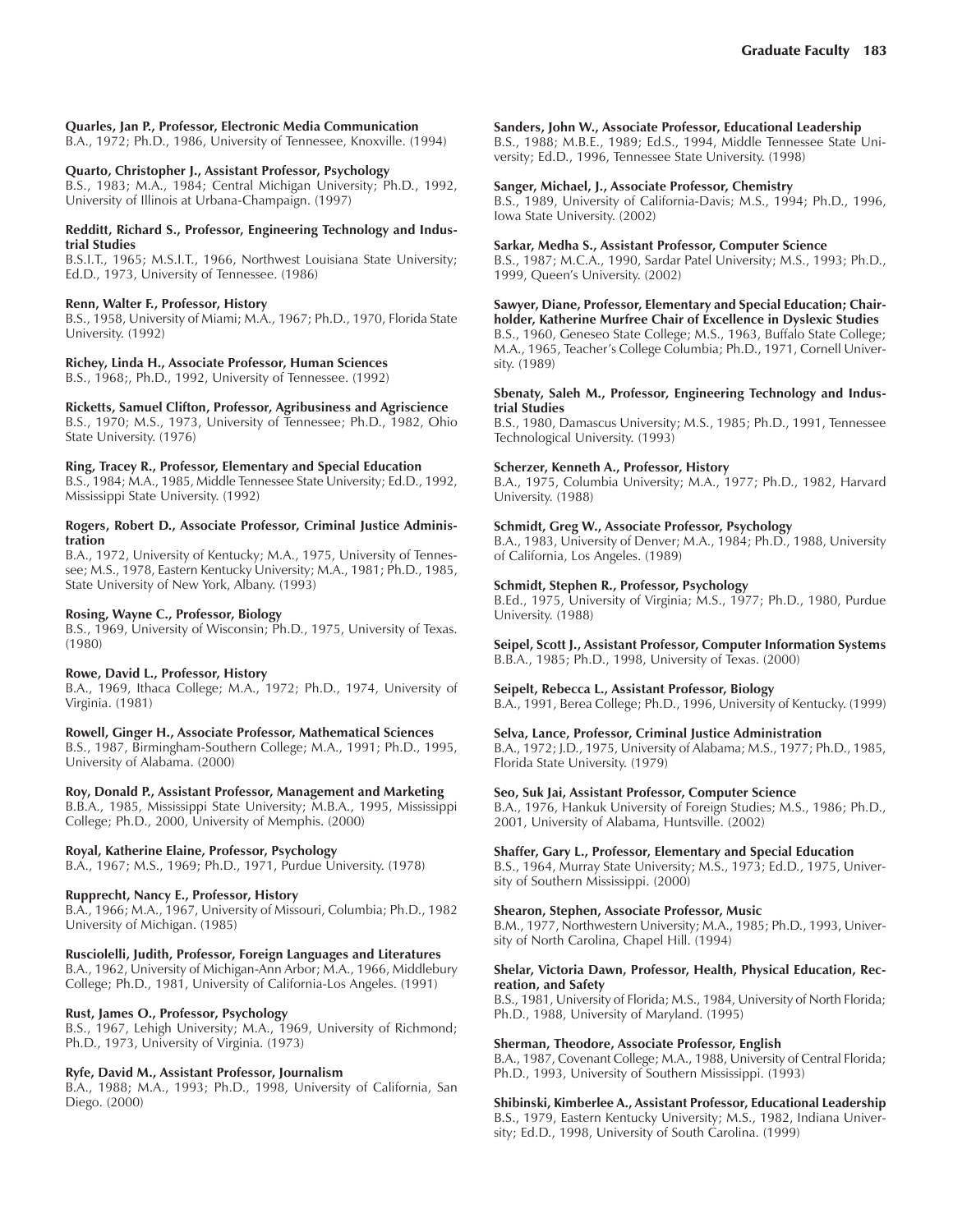# **Singer, Marc G., Professor, Management and Marketing**

B.B.A., 1968, City College of New York; M.B.A., 1971, Baruch College of New York; Ph.D., 1973, University of Tennessee. (1990)

# **Sinkala, Zachariah, Associate Professor, Mathematical Sciences**

B.S., 1981, University of Zambia; M.S., 1986, University of Michigan; Ph.D., 1989, University of South Florida. (1990)

#### **Slicker, Ellen K., Associate Professor, Psychology**

B.S., 1969; M.Ed., 1970, University of Kansas; Ed.S., 1983, University of Northern Colorado; Ph.D., 1991, Texas A&M University. (1992)

#### **Sloan, Anne T., Associate Professor, Political Science; Associate Dean, Liberal Arts**

B.A., 1971, Middle Tennessee State University; M.A., 1974, Louisiana State University; Ph.D., 1982, Ohio State University. (1993)

#### **Smith, Allison, Associate Professor, English**

B.A., 1983; M.A., 1986, California State University; Ph.D., 1994, University of Illinois. (2002)

#### **Smith, Kevin E., Associate Professor, Sociology and Anthropology** B.A., 1986; M.A., 1990; Ph.D., 1992, Vanderbilt University. (1994)

# **Smith, Maria A., Professor, Nursing**

B.S.N., 1973, Tuskegee Institute; M.S.N., 1985; D.S.N., 1992, University of Alabama, Huntsville. (2000)

# **Smith, Thaddeus M., Professor, History; Department Chair**

B.A., 1972; M.A., 1973; M.A.Ed., 1977, Eastern Kentucky University; M.A., 1981; Ph.D., 1987, Brown University. (1988)

#### **Smith, Vincent W., Associate Professor, Business Education, Marketing Education, and Office Management**

B.S., 1984; M.B.E., 1985, Middle Tennessee State University; Ed.D., 1994, Vanderbilt University. (1985)

#### **Smith-Walters, Cindi, Professor, Biology; Co-Director, Center for Environmental Education**

B.S., 1978, East Central State University; M.S., 1984; Ph.D., 1988, Oklahoma State University. (1993)

# **Snead, Donald, Assistant Professor, Educational Leadership**

B.S., 1975, Fort Valley State College; M.A.T., 1986, Western Kentucky University; Ed.D., 1999, University of Kentucky. (2000)

# **Sokoya, S. Kim, Professor, Management and Marketing**

B.S., 1979; M.A., 1981; M.B.A., 1982, Eastern Illinois University; D.B.A., 1985, Mississippi State University. (1989)

# **Solley, Bobbie A., Professor, Elementary and Special Education**

B.S., 1979, David Lipscomb University; M.A., 1982, University of Alabama; Ed.D., 1989, University of Georgia. (1991)

#### **Sridhara, Basavapatna S., Associate Professor, Engineering Technology and Industrial Studies**

B.S.M.E., 1978, Bangalore University; M.S.M.E., 1980, Indian Institute of Science; M.S.M.E., 1982, Stevens Institute of Technology; Ph.D., 1991, Auburn University. (1991)

# **Stahl, Jeremy D., Assistant Professor, History**

B.A., 1982, University of Oklahoma; M.A., 1986; Ph.D., 1994, University of Florida. (1998)

# **Staples, Amy L.S., Associate Professor, History**

B.A., 1991, St. Bonaventure University; M.S., 1993; Ph.D., 1998, Ohio State University. (1998)

# **Stewart, Martin V., Associate Professor, Chemistry**

A.A., 1964; B.S., 1966, Emory University; Ph.D., 1979, University of Georgia. (1979)

#### **Stewart, William C., Associate Professor, Biology**

B.S., 1987, North Carolina State University; Ph.D., 1994, East Carolina University. (1995)

#### **Stogner, Catherine, Associate Professor, Human Sciences**

A.S., 1971, East Tennessee State University; B.S., 1987, Health Columbus University; M.S., 1993; Ph.D., 1996, Utah State University. (1996)

# **Strawman, Thomas William, Professor, English; Associate Chair**

B.S., 1973, Iowa State University; M.A., 1976, University of Kansas; Ph.D., 1986, University of Washington. (1989)

# **Strickland, Thomas H., Professor, Economics and Finance**

B.S.I.E., 1963, Texas Tech University; M.B.A., 1972, University of Texas-Arlington; Ph.D., 1979, University of Oklahoma. (1988)

#### **Tang, Thomas L., Professor, Management and Marketing**

B.S., 1971, Chung Yuan University; M.A., 1977; Ph.D., 1981, Case Western Reserve University. (1983)

#### **Tate, James C., Associate Professor, Psychology**

B.S., 1982, The College of Charleston; M.S., 1988; Ph.D., 1992, Auburn University. (1993)

# **Therrien, Kathleen M., Associate Professor, English**

B.A., 1987, College of Holy Cross; M.A., 1989; Ph.D., 1997, University of Delaware. (1998)

#### **Thomas, Joe G., Professor, Management and Marketing**

B.S., 1974; M.S., 1975, University of Missouri; Ph.D., 1983, Texas A&M University. (1989)

#### **Thomas, Paula B., Accounting Advisory Board Distinguished Professor, Accounting; Interim Chair**

B.B.A., 1978; C.P.A., 1980; M.S., 1983, Middle Tennessee State University; C.M.A., 1984; D.B.A., 1987, Mississippi State University. (1983)

#### **Thomas, R. Earl, Associate Professor, Management and Marketing** B.A., 1972; M.A.T., 1974, Middle Tennessee State University; Ed.D., 1984, Vanderbilt University. (1990)

#### **Thomas, Shelley, Associate Professor, Foreign Languages and Literatures**

B.A., 1976, Clemson University; M.A., 1984, University of South Carolina; Ph.D., 1991, Purdue University. (1991)

#### **Thweatt, Joe Mack, Professor, Computer Science**

A.B., 1961, David Lipscomb College; M.A., 1962, Middle Tennessee State College; Ed.S., 1986, Middle Tennessee State University; Ed.D., 1988, Tennessee State University. (1965)

#### **Tillery, Kenneth R., Associate Professor, Management and Marketing**

B.S.I.M., 1967, Georgia Institute of Technology; M.B.A., 1972; Ph.D., 1985, Georgia State University. (1988)

# **Timmons, J. Douglas, Associate Professor, Economics and Finance**

B.S., 1973, Old Dominion University; M.B.A., 1975, College of William and Mary; Ph.D., 1986, University of Florida at Gainesville. (1996)

# **Trent, Sheri, Professor, Elementary and Special Education**

B.S., 1972, Middle Tennessee State University; M.Ed., 1975, University of Mississippi; Ph.D., 1982, George Peabody College. (1990)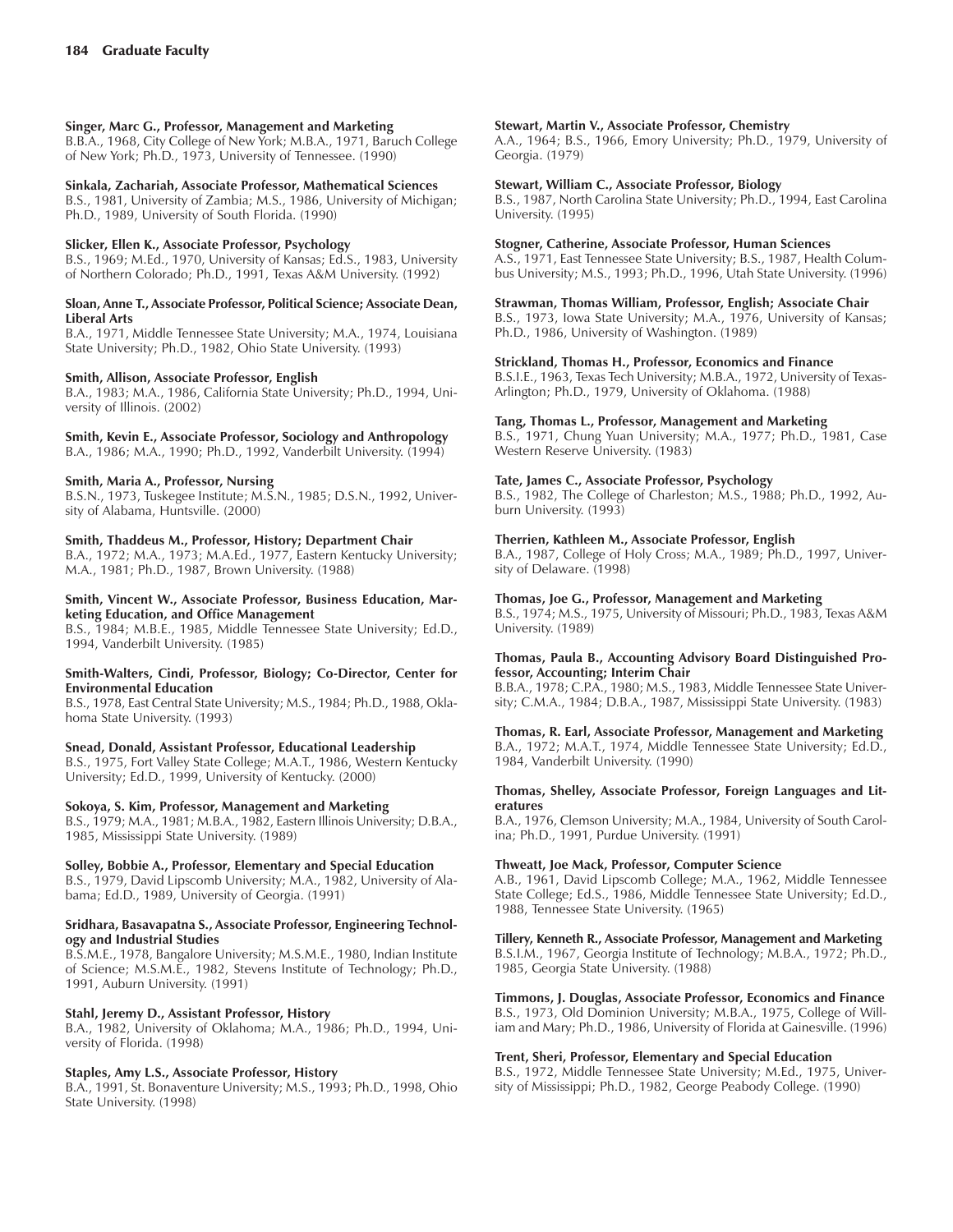# **Untch, Roland H., Associate Professor, Computer Science**

B.A., 1979, Mundelein College; M.S., 1983, DePaul University; Ph.D., 1995, Clemson University. (1994)

# **Van Hein, Judith L., Associate Professor, Psychology**

B.A., 1983, Carroll College; M.S., 1987; Ph.D., 1992, Georgia Institute of Technology. (1990)

## **Walck, Jeffrey L., Assistant Professor, Biology**

B.S., 1989, Cornell University; Ph.D., 1998, University of Kentucky. (1999)

#### **Waldrop, Phillip, Professor, Elementary and Special Education**

B.S., 1970; M.A., 1971; Ed.D., 1977, University of Alabama. (1989)

#### **Walker, Dellmar, Professor, Human Sciences; Department Chair**

B.S., 1972, Middle Tennessee State University; M.S., 1974, University of Kentucky; R.D., 1973; Ph.D., 1986, University of Tennessee. (1978)

#### **Walsh, Dennis P., Associate Professor, Mathematical Sciences**

B.A., 1982; M.S., 1985, University of New Orleans; Ph.D., 1991, University of Southwestern Louisiana. (1991)

#### **Ward, Karen S., Professor, Nursing**

B.S.N., 1970; M.S.N., 1972, Vanderbilt University; Ph.D., 1988, Cornell University. (1995)

#### **Ward, Terry J., Professor, Accounting**

B.B.A., 1981; M.B.A., 1982, Morehead State University; C.P.A., 1986; Ph.D., 1991, University of Tennessee. (1994)

#### **Warren, William E., Professor, Management and Marketing**

B.S., 1958, Florence State College; M.S., 1962, University of Tennessee; D.B.A., 1985, Memphis State University. (1990)

#### **Weatherby, Norman, Professor, Health, Physical Education, Recreation, and Safety**

B.S., 1974; M.S., 1977, North Texas State University; Ph.D., 1983, Florida State University. (2000)

# **Weeks, Terry M., Professor, Educational Leadership**

B.S., 1972; M.Ed., 1975, Middle Tennessee State University; Ed.D., 1993, Vanderbilt University. (1989)

# **Welch, Nicole T., Assistant Professor, Biology**

B.S., 1991; M.S., 1993, Marshall University; Ph.D., 1998, University of Tennessee. (2002)

#### **West, Carroll V., Associate Professor, History; Director, Center for Historic Preservation**

B.A., 1977, Middle Tennessee State University; M.A., 1978, University of Tennessee, Knoxville; Ph.D., 1982, College of William and Mary. (1985)

# **West, W. Beryl, Professor, Psychology**

B.S., 1953, West Texas State College; M.Div., 1956; Th.M., 1962, Southwestern Baptist Theological Seminary; M.Ed., 1965; Ed.D., 1969, North Texas State University. (1969)

# **White, Gary D., Associate Professor, Chemistry**

B.A., 1978, Johns Hopkins University; Ph.D., 1984, University of Pennsylvania. (1991)

#### **Whitehill, William R., Associate Professor, Health, Physical Education, Recreation, and Safety**

B.A., 1973; M.A., 1979, Morehead State University; Ed.D., 1992, University of Alabama, Tuscaloosa. (1994)

#### **Williams, James H., Associate Professor, History**

B.A., 1986, Westminster College; M.A., 1987, College of William and Mary; Ph.D., 1993, Vanderbilt University. (1996)

# **Williams, Jane L., Professor, Educational Leadership**

B.S., 1970; M.A., 1972; George Peabody College; Ed.D., 1983, East Tennessee State University. (1988)

#### **Wilson, Linda A., Professor, Chemistry**

B.S., 1971; M.S., 1974; D.A., 1986, Middle Tennessee State University. (1981)

#### **Winborn, John Douglas, Associate Professor, Health, Physical Education, Recreation, and Safety**

B.S., 1976; M.S., 1988, Southern Connecticut State College; Ed.D., 1992, Tennessee State University. (1994)

#### **Wolfe, Charles, Professor, English**

A.B., 1965, Southwest Missouri State College; M.A., 1967; Ph.D., 1970, University of Kansas. (1970)

#### **Womack, Bob, Professor, Educational Leadership**

B.S., 1948, Middle Tennessee State College; M.A., 1952; Ed.D., 1956, George Peabody College. (1957)

#### **Womack, Lara, Associate Professor, Accounting**

B.S., 1979, Middle Tennessee State University; J.D., 1983, University of Tennessee. (1983)

#### **Wood, Robert, Professor, Recording Industry**

B.M., 1969, Oklahoma Baptist University; M.M., 1974; D.M.A., 1981, University of North Texas. (1991)

# **Worsey, Andrew J., Professor, Mathematical Sciences**

B.S., 1977; Ph.D., 1981, Brunel University (England). (1993)

# **Wright, Stephen M., Professor, Biology**

B.S., 1983; M.S., 1987; Ph.D., 1990, University of North Dakota. (1992)

# **Wulfsberg, Gary Paul, Professor, Chemistry**

B.S., 1966, Iowa State University; Ph.D., 1971, University of Wisconsin. (1981)

#### **Wyatt, Robert O. II, Professor, Journalism**

B.A., 1968, University of the South; M.A., 1970; Ph.D., 1973, Northwestern University; M.S., 1977, University of Tennessee; M.T.S., 2003, Vanderbilt University. (1979)

# **Yelverton, William E., Professor, Music**

B.M., 1983, Berklee College of Music; M.M., 1985, University of Miami; D.Mus., 1990, Florida State University. (1989)

# **Yoo, Jungsoon, Professor, Computer Science**

B.S., 1979, Ewha Women's University (Seoul, Korea); M.S., 1984, North Carolina State University; Ph.D., 1991, Vanderbilt University. (1991)

# **Young, Barbara N., Professor, Educational Leadership**

B.A., 1971, University of Southwestern Louisiana; M.Ed., 1984, Louisiana State University; M.A.T., 1989; Ed.S., 1990, Middle Tennessee State University; Ed.D., 1993, Tennessee State University. (1991)

# **Yue, Jinfeng, Assistant Professor, Management and Marketing**

B.S., 1983, Peking University; M.E., 1989, Northwestern Polytechnical University; M.B.A., 1995, University of Nebraska; M.S., Ph.D., 2000, Washington State University. (2001)

#### **Zamora, John M., Professor, Biology**

B.A., 1979, Columbia University; Ph.D., 1984, Auburn University. (1987)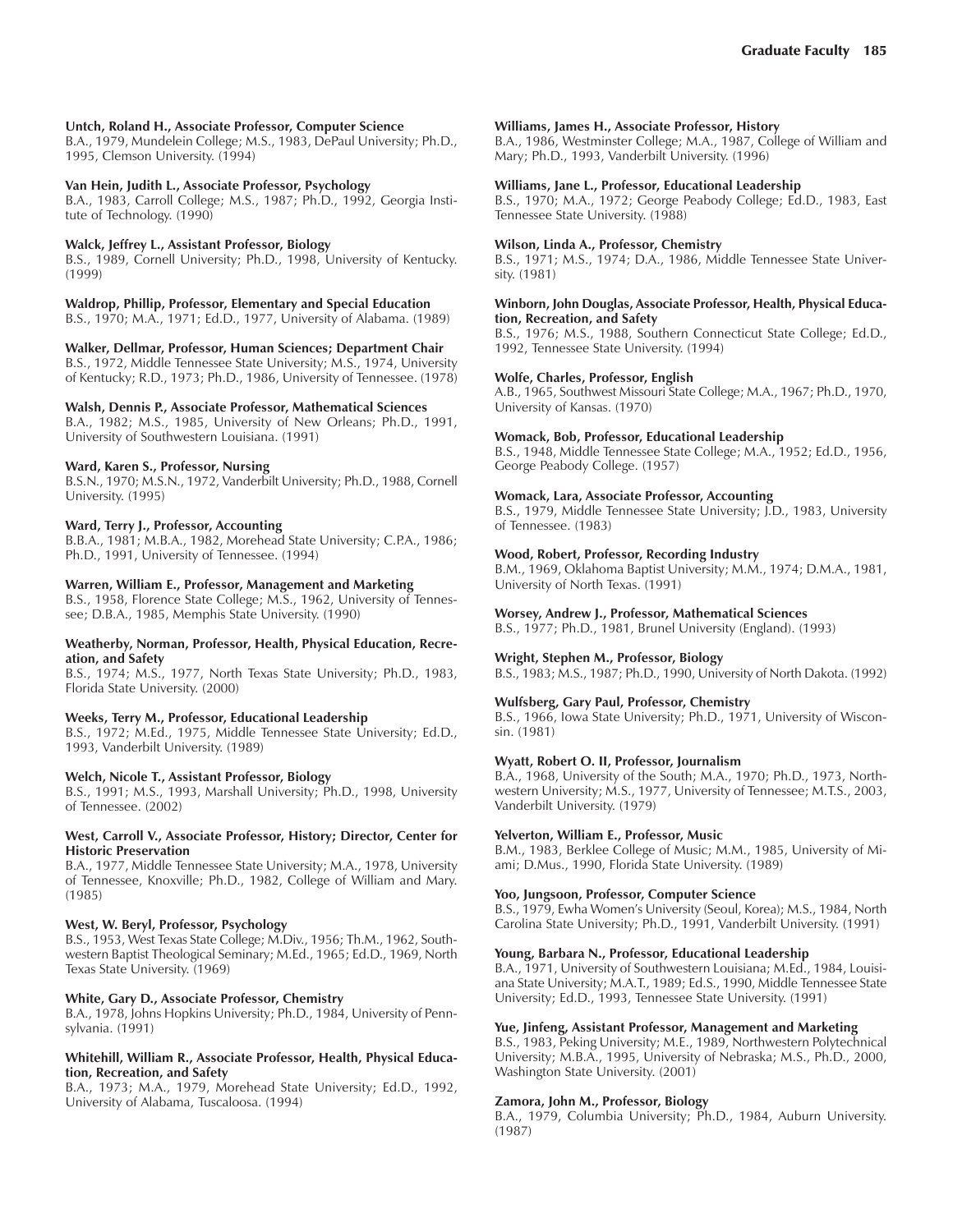# **Zha, Xiaoya, Associate Professor, Mathematical Sciences**

B.S., 1982, Anhui University, China; M.S., 1984, Huazhong University of Science and Technology, China; M.S., 1990; Ph.D., 1993, Ohio State University. (1997)

#### **Zijlstra, Jan, Associate Professor, Mathematical Sciences**

B.S., 1982, Agricultural University (Wageningen, Netherlands); M.S., 1991; Ph.D., 1992, Auburn University. (1992)

# **Retired Graduate Faculty**

*The two dates in parentheses indicate the years of service.*

## **Arters, Jack D., Professor Emeritus, Educational Leadership**

B.S., 1959, Bluffton College; M.A., 1961, Marshall University; Ed.D., 1967, University of Tennessee; Post Doctoral Study, University of Wyoming. (1967-95)

**Arthur, Hattie Lamb, Professor, Home Economics; Department Chair** B.S., 1957, Baylor University; M.S., 1964; Ed.D., 1969, Texas Womanís University. (1974-85)

#### **Aseltine, Herschel, Professor, Sociology, Anthropology, and Social Work**

A.B., 1951; B.D., 1952, McMaster University; M.A., 1955, University of Chicago; Ph.D., 1963, University of Southern Illinois. (1967-77)

#### **Babb, Charles Worthy, Professor, Elementary and Special Education**

B.S., 1960; M.A., 1964, Middle Tennessee State University; Ed.D., 1971, University of Alabama. (1971-2003)

# **Balch, Billy W., Professor Emeritus, Economics and Finance**

B.S., 1959, Florence State College; M.B.A., 1960; Ph.D., 1968, University of Alabama. (1964-98)

#### **Ballou, Ralph, Professor Emeritus, Health, Physical Education, Recreation, and Safety**

B.S., 1949; M.S., 1956, Springfield College; Ph.D., 1965, University of Oregon. (1968-96)

# **Barger, James W., Professor, Accounting**

B.S., 1956, University of North Carolina; C.P.A., 1958; M.B.A., 1961; Ph.D., 1963, University of Alabama. (1980-87)

# **Barlow, Sarah F., Professor, Biology**

B.S., 1959; M.A., 1963; Ed.S., 1985, Middle Tennessee State University; Ed.D., 1991, Vanderbilt University. (1979--2003)

#### **Beaty, Edgar, Professor, Youth Education and School Personnel Services**

B.S., 1942, Middle Tennessee State College; M.A., 1946, George Peabody College; Ed.D., 1953, Florida State University. (1956-86)

# **Beers, George, Professor, Mathematical Sciences**

B.S., 1955; M.Ed., 1960, University of Florida, M.A., 1963, University of Illinois; Ed.D., 1967, University of Florida. (1966-96)

#### **Bergman, Race P., Professor, Elementary and Special Education; Interim Department Chair**

B.S., 1961, State University College, Geneseo, New York; M.A., 1967; Ed.D., 1974, The University of Rochester. (1973-2002)

#### **Berry, Mary Tom, Professor Emeritus, Elementary and Special Education**

A.B., 1946, Blue Mountain College; M.A., 1950, Mississippi Southern College; Ph.D., 1961, University of Alabama. (1960-94)

#### **Brackett, Walter Lee, Associate Professor, Elementary and Special Education**

B.A., 1938, Northwest Oklahoma State; M.A., 1944, University of Tulsa; Ph.D., 1963, George Peabody College. (1970-80)

#### **Brashears, Elizabeth, Professor Emeritus, Elementary and Special Education**

B.S., 1943, Mississippi State College for Women; M.Ed., 1962, University of Southern Mississippi; Ed.D., 1969, University of Tennessee. (1969-90)

#### **Brooks, James T., Professor, Speech and Theatre; Associate Dean, College of Liberal Arts**

B.A., 1965, Appalachian State University; M.A., 1967; Ph.D., 1974, University of Florida. (1969-2000)

#### **Burford, Anna M., Professor, Business Education, Marketing Education, and Office Management**

B.S., 1964; M.A., 1967, Western Kentucky University; Ph.D., 1979, Ohio State University. (1981-2000)

# **Carlson, Keith, Professor, Psychology**

B.A., 1964, Eureka College; M.S., 1968; Ed.D., 1970, Northern Illinois University. (1970-2003)

# **Chandler, Clay M., Professor Emeritus, Biology**

B.S., 1950, Bethel College; M.A., 1954, George Peabody College; Ph.D., 1965, Indiana University. (1970-92)

# **Clark, Roy W., Professor Emeritus, Chemistry**

B.S., 1957, Middle Tennessee State College; M.S., 1959; Ph.D., 1965, Louisiana State University. (1963-96)

#### **Corlew, Robert E., Professor Emeritus, History; Vice President for Academic Affairs**

B.S., 1945, Austin Peay State College; M.A., 1949, Vanderbilt University; Ph.D., 1954, University of Alabama. (1949-90)

#### **Curry, Donald L., Professor, Biology; Vice Provost for Research and Dean, College of Graduate Studies**

A.B., 1963, Sacramento State College; Ph.D., 1967, University of California, San Francisco. (1995-2003)

# **Davenport, Harold, Professor, Educational Leadership**

B.S., 1957; M.A., 1959, Appalachian State; Ed.D., 1970, University of Tennessee. (1970-96)

#### **Davidson, Phyllis M., Professor, Human Sciences; Interim Director, Professional Laboratory Experiences**

B.S., 1964, Tennessee Technological University; M.A., 1970, Tennessee Technological University; Ph.D., 1985, The University of Tennessee. (1995-2002)

#### **Douthit, James C., Professor Emeritus, Management and Marketing** B.S.B.A., 1958; M.B.A., 1959, University of Arkansas; D.B.A., 1973,

Mississippi State University. (1964-96)

#### **Drennan, Henry Dalton, Professor Emeritus, Business Education, Marketing Education, and Office Management**

B.S., 1952; M.A., 1956; Ed.S., 1963, George Peabody College; Ed.D., 1969, University of Mississippi. (1961-97)

# **Durham, Charles, Professor Emeritus, English**

B.S., 1963, Middle Tennessee State University; M.A., 1964; Ph.D., 1969, Ohio University. (1966-98)

# **Essex, Frank W., Professor Emeritus, Political Science**

A.B., 1966; M.A.T., 1967; Ph.D., 1978, Vanderbilt University. (1967-93).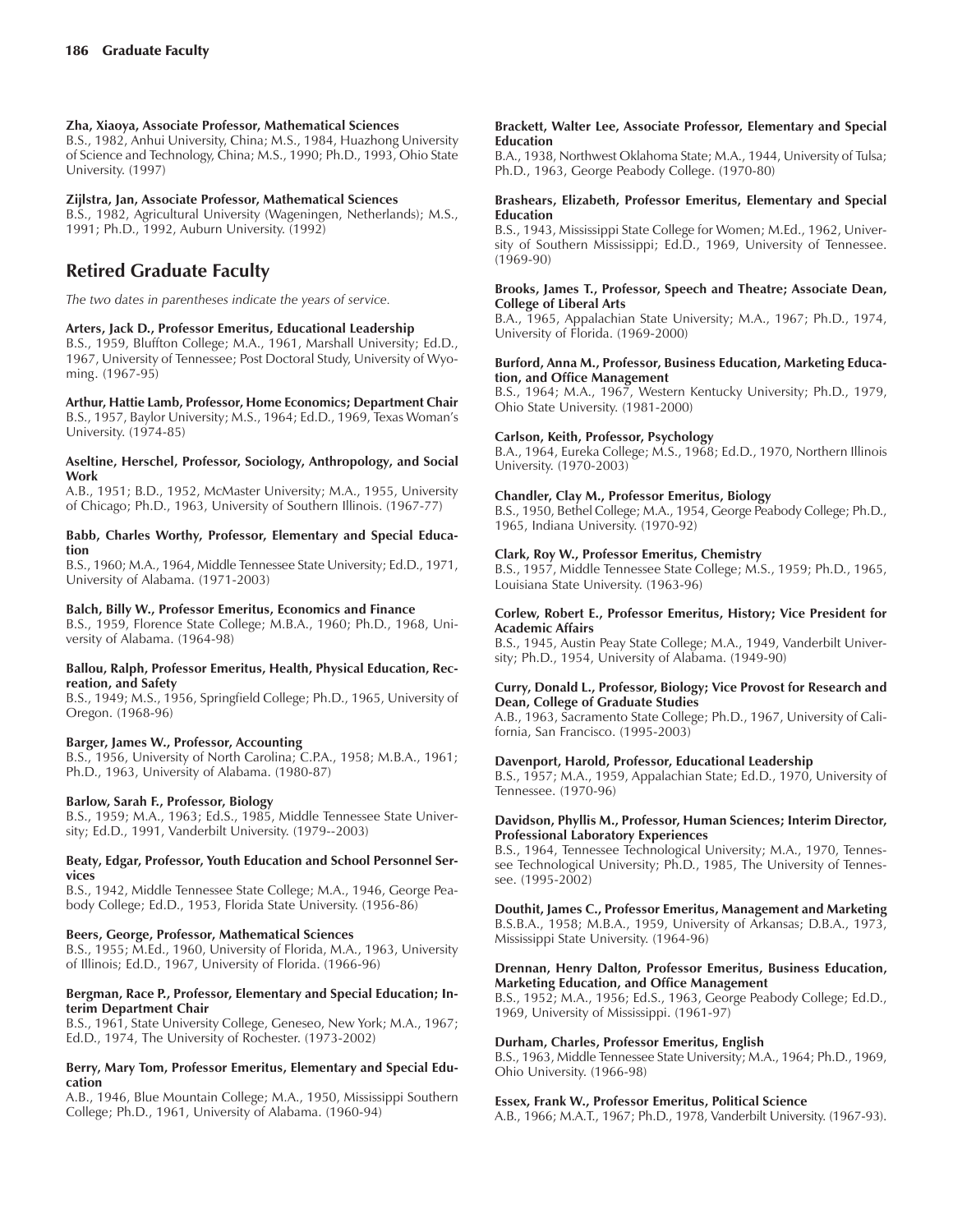# **Fletcher, J.L., Professor Emeritus, Biology**

B.S., 1937, Southwestern Louisiana Institute; M.S., 1939; Ph.D., 1955, Texas A&M. (1961-81)

#### **Forrest, Thomas, Professor, Mathematics**

B.S., 1954; M.A., 1958, Murray State University; M. Math, 1964, University of Tennessee; Ph.D., 1971, George Peabody College. (1969-89)

#### **Freitag, Carl B., Professor, Psychology**

B.A., 1961, Louisiana Polytechnic Institute; M.S., 1963, Baylor University; Ph.D., 1972, University of Georgia. (1972-91)

# **Fullerton, Ralph O., Jr., Professor Emeritus, Geography and Geology; Department Chair**

A.B., 1960, University of Kentucky; M.S., 1962; Ed.D., 1971, Indiana University. (1963-97)

#### **Ginanni, Francis R., Professor Emeritus, English**

A.B., 1960, San Jose State College; M.A., 1964, University of Virginia; Ph.D., 1970, Auburn University. (1964-94)

# **Gonce, James Howard, Professor, Industrial Studies**

B.S., 1949; M.A., 1950, University of Alabama; Ed.D., 1961, George Peabody College. (1952-83)

# **Gould, Richard H., Professor Emeritus, Engineering Technology and Industrial Studies; Department Chair**

B.S., 1952; M.S., 1955, University of Mississippi; Ed.D., 1973, University of Tennessee, Knoxville. (1966-95)

#### **Grubbs, David, Professor Emeritus, Political Science**

A.B., 1951, Maryville College; M.A., 1953, University of Tennessee; Ph.D., 1961, University of Pennsylvania. (1966-94)

**Hart, William S., Associate Professor, Management and Marketing** B.S., 1953; M.S., 1957, Kansas State Teachers College; Ph.D., 1969, University of Florida. (1986-2003)

# **Harvin, Laurence, Professor, Music**

B.M., 1964, University of Alabama; M.M., 1966, University of Oklahoma; D.M.A., 1972, Florida State University. (1966-99)

# **Heritage, Jeannette, Professor, Psychology**

B.S., 1953, Auburn University; M.A., 1969, University of South Alabama; Ph.D., 1971, University of Southern Mississippi. (1971-2003)

# **Hinton, Thomas Earl, Professor Emeritus, Music**

B.M., 1951; M.M., 1954; Ed.D., 1969, George Peabody College. (1960- 94)

#### **Hodge, Harry F., Professor, Psychology**

B.S., 1959; M.S., 1960, University of Tennessee, Knoxville; Ed.D., 1963, Auburn University. (1980-93)

# **Hooper, Ernest Walter, Professor Emeritus, History**

B.S., 1942, Middle Tennessee State College; M.A., 1949; Ph.D., 1957, University of North Carolina. (1960-82)

# **Howard, Charles Edwin, Professor Emeritus, English**

B.S., 1947, Troy State Teachers College; M.A., 1948, George Peabody College; Ph.D., 1959, Vanderbilt University. (1951-84)

#### **Howell, Sarah, Professor Emeritus, History**

A.B., 1952; M.A., 1967; Ph.D., 1970, Vanderbilt University. (1970-96)

#### **Huhta, James K., Professor, History; Director, Center for Historic Preservation**

B.A., 1959, Baldwin-Wallace College; M.A., 1963; Ph.D., 1965, University of North Carolina. (1965-2003)

#### **Hutcheson, Paul Henry, Professor Emeritus, Computer Science**

A.B., 1950, David Lipscomb College; M.A., 1951, George Peabody College; Ph.D., 1960, University of Florida. (1960-94)

#### **Hutchinson, James H., Professor Emeritus, Chemistry; Department Chair**

A.B., 1955, University of Southern Mississippi; M.S., 1960, University of Iowa; Ph.D., 1968, Auburn University. (1969-98)

#### **Keem, George, Professor, Elementary Education**

B.S., 1947; M.S., 1952; Ed.D., 1962, Wayne State University. (1969-81)

# **Keese, Nancy C., Professor, Educational Leadership**

B.A., 1962, Winthrop College; M.M., 1969, University of South Carolina; Ed.S., 1980, Middle Tennessee State University; Ed.D., 1990, University of Tennessee, Knoxville. (1988-2002)

#### **LaLance, Richard, Professor, Health, Physical Education, Recreation, and Safety**

B.S., 1964, West Virginia University; M.Ed., 1970; D.A., 1975, Middle Tennessee State University. (1970-99)

#### **Lorenz, James H., Professor, Engineering Technology and Industrial Studies; Department Chair**

B.S., 1964, University of Wisconsin-Stout; M.A., 1970, University of Minnesota; Ed.D., 1974, University of Georgia. (1973-2001)

#### **Maples, Wallace, Professor Emeritus, Aerospace; Department Chair** B.S., 1963, Middle Tennessee State University; M.S., 1965, University of Tennessee; Ed.D., 1970, Indiana University. (1969-1995)

#### **Martin, Mary W., Professor Emeritus, Educational Leadership; Dean, College of Graduate Studies**

B.S., 1952, Ohio State University; M.A., 1965, Memphis State University; Ed.D., 1967, University of Tennessee, Knoxville. (1968-94)

# **McCullough, Martin A., Professor, Educational Leadership**

B.S., 1954; M.Ed., 1960, Middle Tennessee State University; Ed.D., 1963, Peabody College. (1987-99)

# **Morris, Larry W., Professor, Psychology; Department Chair**

B.A., 1966, Arlington State College; Ph.D., 1969, Vanderbilt University. (1969-2003)

#### **Mueller, Hans G., Professor Emeritus, Economics and Finance**

A.B., 1955, University of Washington; Ph.D., 1968, Vanderbilt University. (1961-93)

#### **Naylor, Tom L., Professor Emeritus, Music**

B.S., 1961, Bob Jones University; M.A., 1962, Appalachian State University; M.M., 1969; D.M., 1973, Indiana University. (1967-98)

# **Neal, James H., Professor Emeritus, History**

B.S., 1958; M.A., 1963, University of Houston; Ph.D., 1971, Vanderbilt University. (1968-99)

#### **Ordoubadian, Reza, Professor, English**

B.A., 1954, Teheran University; Graduate Study, Duke University, Vanderbilt University; M.A., 1965; Ph.D., 1968, Auburn University. (1962-89)

#### **Parker, Chester, Associate Professor, Psychology**

B.A., 1945; B.D., 1951, Butler University; M.A., 1968; Ed.D., 1971, Ball State University. (1971-87)

#### **Penny, Guy, Professor Emeritus, Health, Physical Education, Recreation, and Safety; Director, The Wellness Center**

B.S., 1950; M.Ed., 1958, University of Mississippi; Ed.D., 1970, University of Southern Mississippi. (1970-93)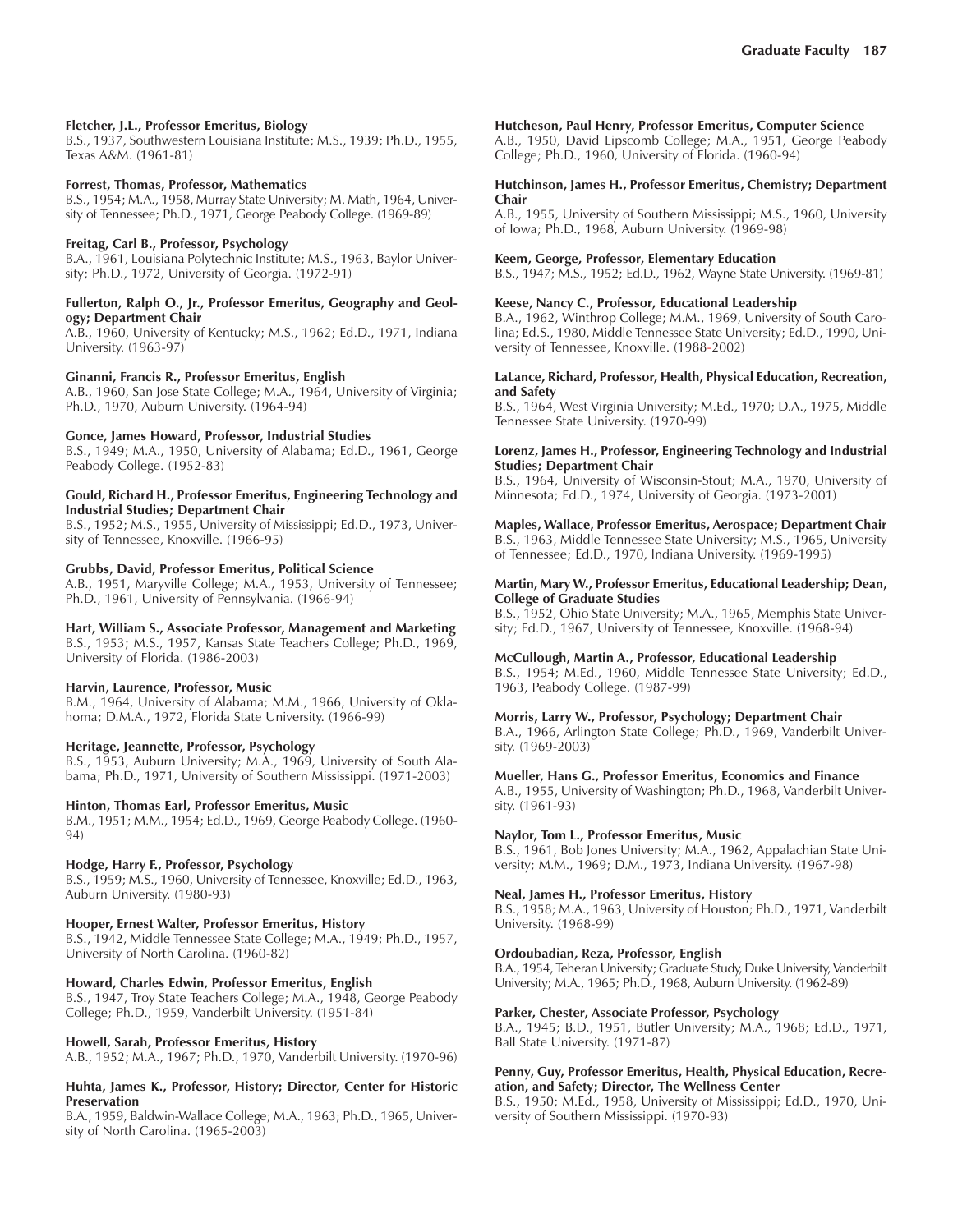#### **Penrod, William, Professor Emeritus, Psychology**

B.A., 1951, Carson-Newman College; M.S., 1959, University of Miami; Ph.D., 1962, University of Florida. (1970-93)

#### **Phillips, E. Ray, Professor, Mathematical Sciences; Associate Dean, College of Graduate Studies; Interim Dean, College of Basic and Applied Sciences**

B.S., 1966, Middle Tennessee State University; M.A., 1968, University of Arkansas; Ph.D., 1971, Purdue University. (1990-2003)

# **Porter, T. Coy, Professor, Foreign Languages**

B.A., 1944, Harding College; M.A., 1946; Ph.D., 1968, Vanderbilt University. (1964-85)

#### **Raper, Elmer, Professor, Education**

A.B., 1946, University of Chattanooga; M.S., 1950; Ed.D., 1957, University of Tennessee. (1957-74)

#### **Reeder, Ernestine N., Professor Emeritus, Human Sciences; Department Chair**

B.S., 1959, East Carolina College; M.S., 1962, University of Tennessee; Ed.S., 1972, George Peabody College; Ph.D., 1977, University of Tennessee. (1972-94)

#### **Reeder, Glen P., Professor Emeritus, Health, Physical Education, Recreation, and Safety**

B.S., 1949; M.S., 1954, University of Tennessee; Ph.D., 1959, State University of Iowa. (1971-93)

#### **Riel, Francis J., Professor Emeritus, Health, Physical Education, Recreation, and Safety**

A.B., 1939; M.S., 1941, University of Massachusetts; Ed.D., 1951, Boston University. (1949-77)

# **Rogers, Walter B., Professor, Economics and Finance**

B.S., 1951, Texas Technological University; M.S., 1953, University of Arizona; Ph.D., 1959, Oklahoma State University. (1981-99)

# **Rolater, Frederick S., Professor Emeritus, History**

A.B., 1960, Wake Forrest College; M.S., 1963; Ph.D., 1970, University of Southern California. (1967-2000)

# **Rucker, Ellis S., Jr., Professor, Biology**

B.S., 1935, Middle Tennessee State College; M.A., 1938; Ph.D., 1946, George Peabody College. (1946-79)

#### **Sakas, Joseph, Associate Professor, Youth Education and School Personnel Services**

B.S., 1962; M.A., 1963, Austin Peay State University; Ed.D., 1967, George Peabody College. (1966-84)

#### **Schukert, Michael A., Professor, Aerospace**

B.A., 1963, University of Arizona; M.Ed., 1969, University of Florida; Ph.D., 1976, Ohio University. (1988-2000)

#### **Scott, Dan, Professor Emeritus, Chemistry and Physics; Department Chair**

B.S., 1950, Middle Tennessee State College; M.A., 1954; Ph.D., 1963, George Peabody College. (1955-92)

#### **Self, Helen H., Assistant Professor, Elementary and Special Education**

B.A., 1949, University of Alabama; M.Ed., 1962, Auburn University; Ed.D., 1969, University of Alabama. (1972-81)

# **Sikes, Lewright, Professor Emeritus, History**

A.B., 1966, Maryville College; M.A., 1968; Ph.D., 1973, University of Tennessee, Knoxville. (1969-96)

**Smith, Patricia H. Grimes, Associate Professor, Educational Leadership** B.A., 1959, Hunter College; M.Ed., 1972; M.Ed., 1974; Ed.S., 1976; Ed.D., 1982, Florida Atlantic. (1998-2003)

## **Spraker, Harold Stephen, Professor Emeritus, Mathematics and Statistics; Department Chair**

B.S., 1950, Roanoke College; M.E., 1955; Ed.D., 1960, University of Virginia. (1960-92)

#### **Steward, James F., Professor Emeritus, Business Education, Marketing Education, and Office Management**

B.S., 1969, Memphis State University; M.A., 1971, George Peabody College; Ed.D., 1982, Vanderbilt University. (1982-2000)

# **Strobel, Katherine B., Professor Emeritus, Health, Physical Education, Recreation, and Safety**

B.S., 1952, Delta State Teachers College; M.A., 1954, Texas State College for Women; Ph.D., 1986, Texas Women's University. (1971-96)

# **Terrell, R. Paul, Professor, Geography and Geology**

B.S., 1937, Western Kentucky; M.A., 1941, George Peabody College; Ph.D., 1949, Clark University. (1969-80)

#### **Todd, Fowler I., Professor Emeritus, Management and Marketing**

B.S., 1940, Murray State Teachers College; M.A., 1956, George Peabody College; Ph.D., 1965, University of Illinois. (1965-83)

# **VanDervort, Thomas R., Professor Emeritus, Political Science**

A.B., 1960, University of Tennessee; M.A., 1962, Tufts University; Ph.D., 1967, University of Tennessee. (1963-98)

#### **Vickrey, Thomas L., Professor, Mathematics and Statistics**

B.S., 1952; M.A., 1960, University of Oklahoma; Ed.D., 1968, Oklahoma State University. (1969-90)

# **Voorhies, Edwin S., Professor Emeritus, Industrial Studies; Dean, School of Basic and Applied Sciences**

B.S. in M.E, 1942, Georgia School of Technology; M.A., 1953, Middle Tennessee State College; Ed.D., 1965, University of Tennessee. (1957- 85)

#### **Wall, B.J., Associate Professor, Engineering Technology and Industrial Studies**

B.S., 1956; M.S., 1973, University of Tennessee; P.E., 1974. (1980- 2000)

# **Ward, James L., Professor, Sociology**

B.A., 1934; M.S., 1958, Henderson State College; Ed.D., 1968, University of Mississippi. (1971-75)

#### **Wasson, Woodrow, Professor, Sociology, Anthropology, and Social Work**

A.B., 1939; M.A., 1940, Vanderbilt University; B.D., 1942; Ph.D., 1947, University of Chicago; M.L.S., 1967, George Peabody College. (1969- 80)

# **Wells, Marion R., Professor, Biology**

B.S., 1960; M.A., 1963, Memphis State University; Ph.D., 1971, Mississippi State University. (1964-2002)

#### **Whaley, Martha A., Professor, Health, Physical Education, Recreation, and Safety; Department Chair**

B.S., 1957; M.A., 1962; Ed.D., 1967, University of Alabama. (1966- 2003)

#### **Wilcox, Sondra Elaine, Professor, Health, Physical Education, Recreation, and Safety**

B.S., 1958, David Lipscomb College; M.A., 1963; Ed.S., 1968, George Peabody College; Ed.D., 1976, Boston University. (1963-2003)